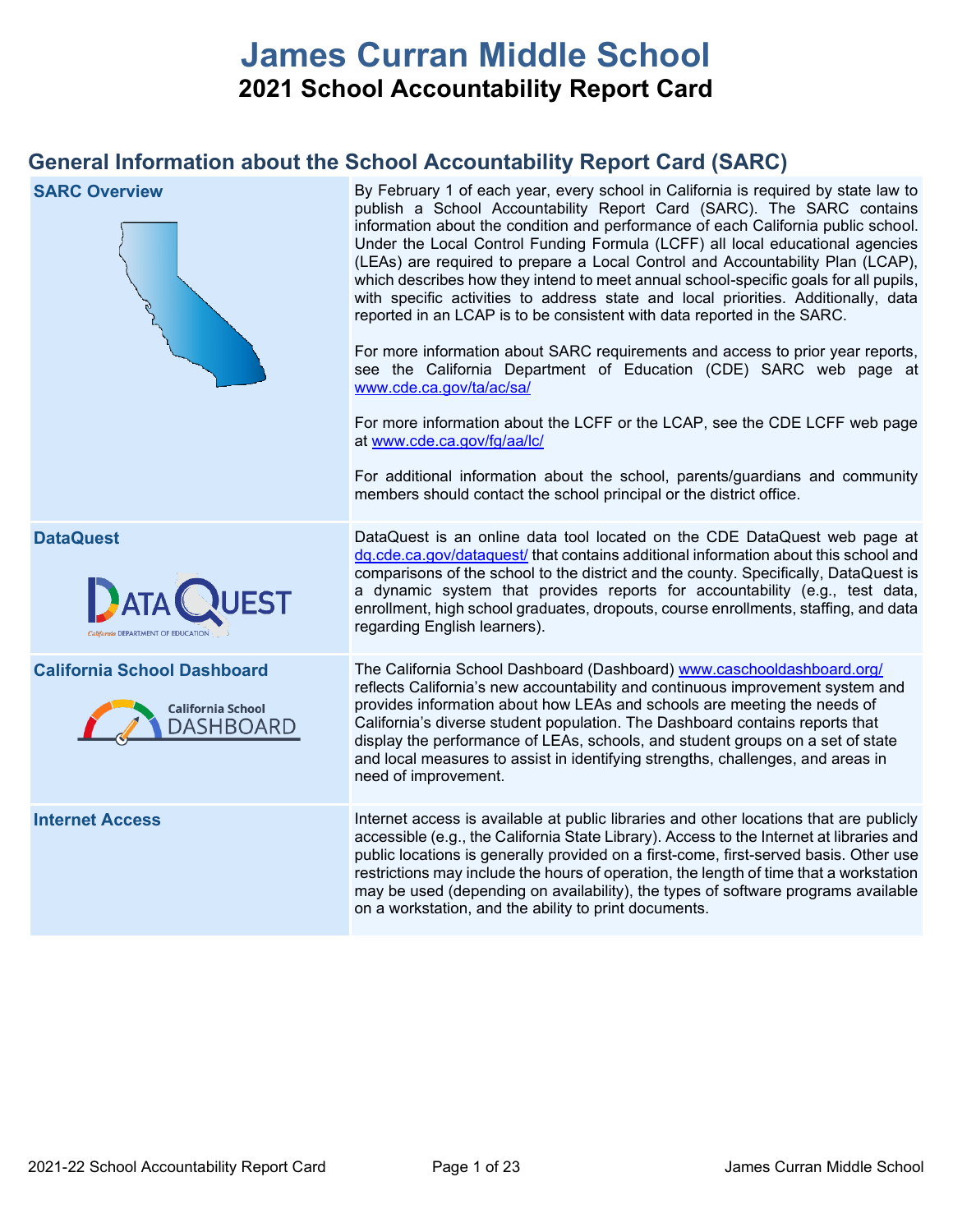# **2021-22 School Contact Information**

| <b>School Name</b>                       | James Curran Middle School |
|------------------------------------------|----------------------------|
| <b>Street</b>                            | 1116 Lymric Way            |
| City, State, Zip                         | Bakersfield, CA 93309      |
| <b>Phone Number</b>                      | 661-631-5240               |
| <b>Principal</b>                         | Marilyn Strongin           |
| <b>Email Address</b>                     | stronginm@bcsd.com         |
| <b>School Website</b>                    | www.bcsd.com/curran        |
| <b>County-District-School (CDS) Code</b> | 15-63321-6009005           |

| 2021-22 District Contact Information |                                         |  |  |  |  |
|--------------------------------------|-----------------------------------------|--|--|--|--|
| <b>District Name</b>                 | <b>Bakersfield City School District</b> |  |  |  |  |
| <b>Phone Number</b>                  | 661-631-4600                            |  |  |  |  |
| Superintendent                       | Mark Luque                              |  |  |  |  |
| <b>Email Address</b>                 | supt@bcsd.com                           |  |  |  |  |
| <b>District Website Address</b>      | www.bcsd.com                            |  |  |  |  |

## **2021-22 School Overview**

The School Accountability Report Card was established by Proposition 98, an initiative passed by California voters. As you read this Report Card, you will gain a better understanding of Curran as a school with a record for improvement, a faculty that is professionally skilled and personally committed to meeting the learning needs of students and a student body which is enthusiastic and motivated to perform well.

James Curran Middle School is located on the south and west boundaries of the Bakersfield City School District serving a large part of southwest Bakersfield. The school is situated on 13 acres. Our attendance area covers a wide range of socioeconomic and ethnic backgrounds.

James Curran Middle School's Mission is to serve our Curran community collaboratively, working to reach our students holistically by realizing their potential through maximizing their abilities and becoming lifelong learners.

# **About this School**

# **2020-21 Student Enrollment by Grade Level**

| <b>Grade Level</b>      | <b>Number of Students</b> |
|-------------------------|---------------------------|
| Grade 6                 | 230                       |
| Grade 7                 | 375                       |
| Grade 8                 | 303                       |
| <b>Total Enrollment</b> | 908                       |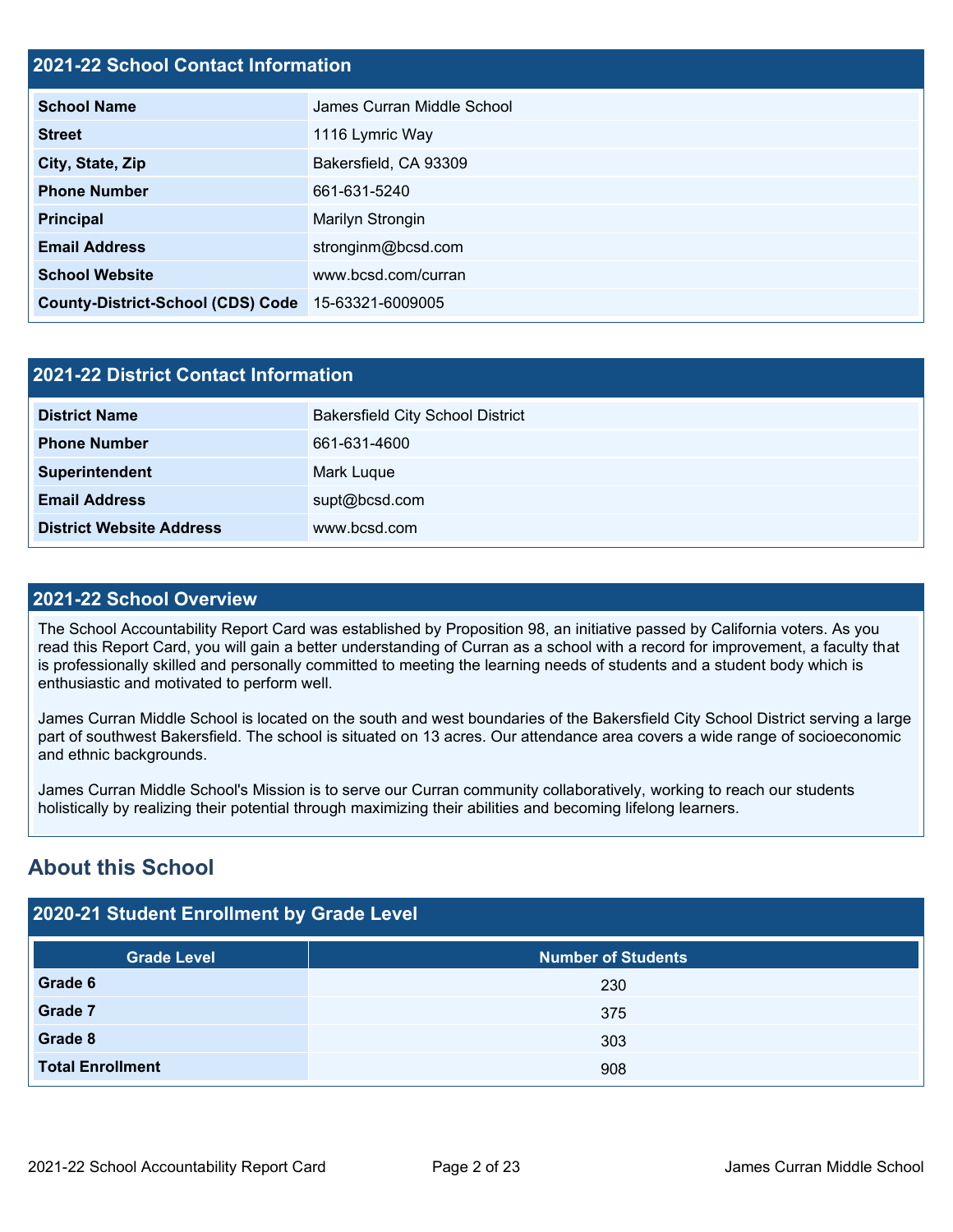# **2020-21 Student Enrollment by Student Group**

| <b>Student Group</b>                   | <b>Percent of Total Enrollment</b> |
|----------------------------------------|------------------------------------|
| Female                                 | 47.1                               |
| <b>Male</b>                            | 52.9                               |
| American Indian or Alaska Native       | 0.9                                |
| Asian                                  | 0.4                                |
| <b>Black or African American</b>       | 10.4                               |
| <b>Filipino</b>                        | 0.2                                |
| <b>Hispanic or Latino</b>              | 79.2                               |
| <b>Two or More Races</b>               | 1.4                                |
| <b>White</b>                           | 7.5                                |
| <b>English Learners</b>                | 19.9                               |
| <b>Foster Youth</b>                    | 1.1                                |
| <b>Homeless</b>                        | 1.5                                |
| <b>Socioeconomically Disadvantaged</b> | 95.9                               |
| <b>Students with Disabilities</b>      | 12.7                               |

# **A. Conditions of Learning State Priority: Basic**

The SARC provides the following information relevant to the State priority: Basic (Priority 1):

- Degree to which teachers are appropriately assigned and fully credentialed in the subject area and for the pupils they are teaching;
- Pupils have access to standards-aligned instructional materials; and
- School facilities are maintained in good repair

Note: For more information refer to the Updated Teacher Equity Definitions web page at<https://www.cde.ca.gov/pd/ee/teacherequitydefinitions.asp>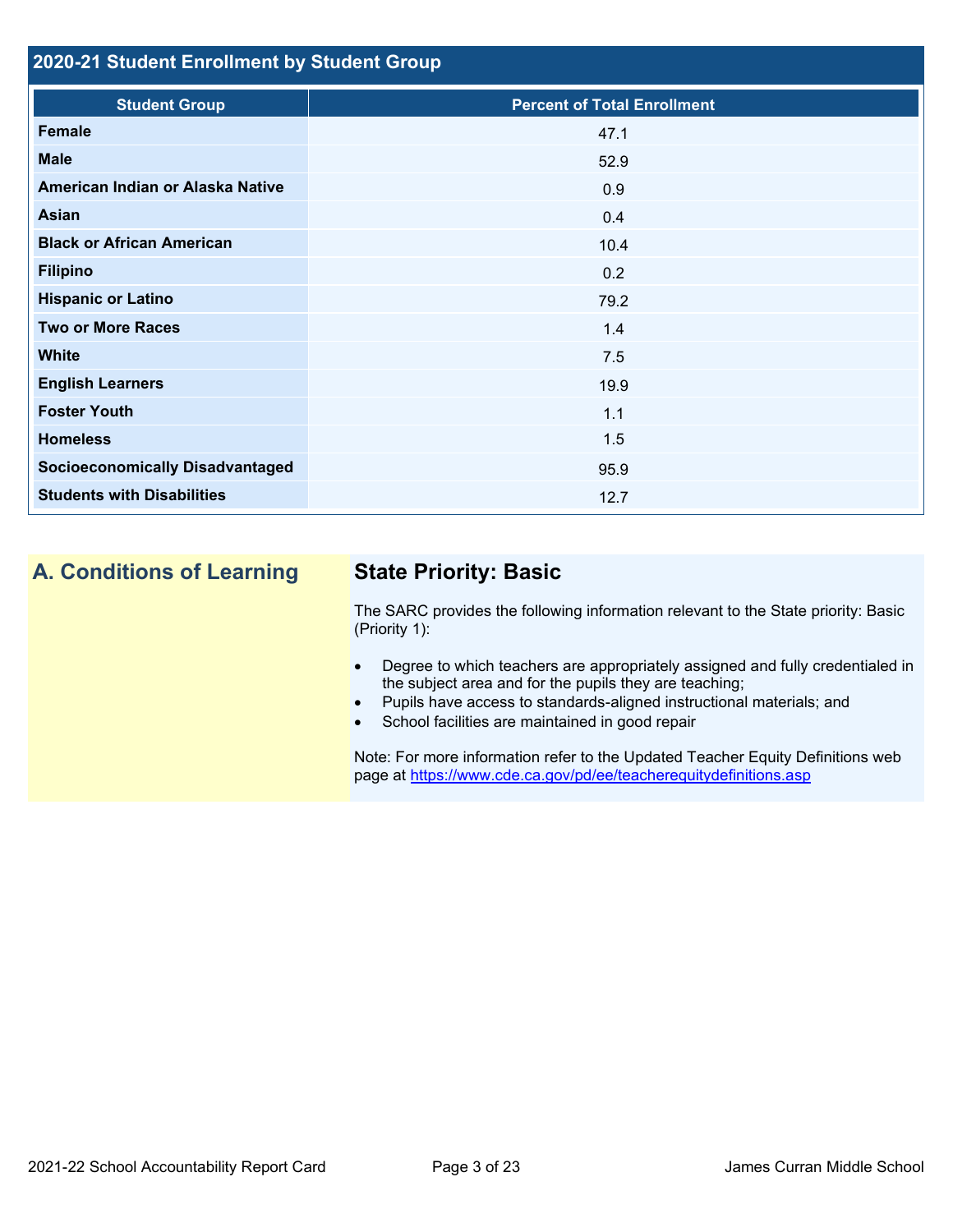| 2019-20 Teacher Preparation and Placement                                                       |         |  |  |  |  |
|-------------------------------------------------------------------------------------------------|---------|--|--|--|--|
| <b>Authorization/Assignment</b>                                                                 | 2019-20 |  |  |  |  |
| Fully (Preliminary or Clear) Credentialed for Subject and Student Placement (properly assigned) |         |  |  |  |  |
| <b>Intern Credential Holders Properly Assigned</b>                                              |         |  |  |  |  |
| Teachers Without Credentials and Misassignments ("ineffective" under ESSA)                      |         |  |  |  |  |
| Credentialed Teachers Assigned Out-of-Field ("out-of-field" under ESSA)                         |         |  |  |  |  |
| Unknown                                                                                         |         |  |  |  |  |
| <b>Total Teaching Positions</b>                                                                 |         |  |  |  |  |

Note: The data in this table is based on Full Time Equivalent (FTE) status. One FTE equals one staff member working full time; one FTE could also represent two staff members who each work 50 percent of full time. Additionally, an assignment is defined as a position that an educator is assigned to based on setting, subject, and grade level. An authorization is defined as the services that an educator is authorized to provide to students.

# **2019-20 Teachers Without Credentials and Misassignments (considered "ineffective" under ESSA) Authorization/Assignment 2019-20 Permits and Waivers Misassignments Vacant Positions Total Teachers Without Credentials and Misassignments**

# **2019-20 Credentialed Teachers Assigned Out-of-Field (considered "out-of-field" under ESSA)**

| <b>Indicator</b>                                              | 2019-20 |
|---------------------------------------------------------------|---------|
| <b>Credentialed Teachers Authorized on a Permit or Waiver</b> |         |
| <b>Local Assignment Options</b>                               |         |
| <b>Total Out-of-Field Teachers</b>                            |         |

| 2019-20 Class Assignments                                                                                                                           |         |  |  |  |  |
|-----------------------------------------------------------------------------------------------------------------------------------------------------|---------|--|--|--|--|
| <b>Indicator</b>                                                                                                                                    | 2019-20 |  |  |  |  |
| <b>Misassignments for English Learners</b><br>(a percentage of all the classes with English learners taught by teachers that are misassigned)       |         |  |  |  |  |
| No credential, permit or authorization to teach<br>(a percentage of all the classes taught by teachers with no record of an authorization to teach) |         |  |  |  |  |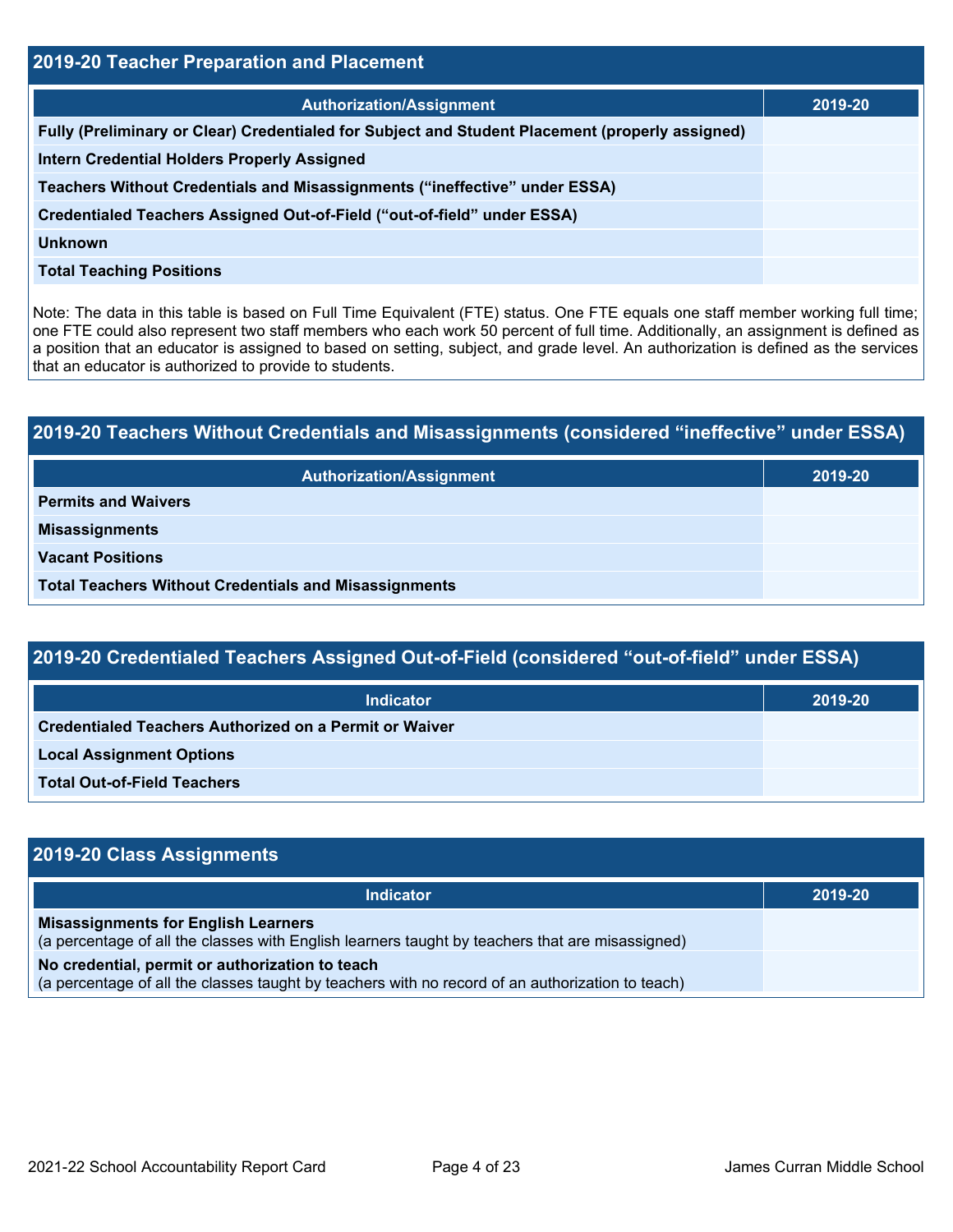# **2021-22 Quality, Currency, Availability of Textbooks and Other Instructional Materials**

Every student is provided with sufficient and standards-aligned textbooks or other instructional materials.

#### **Year and month in which the data were collected** September, 2021

| <b>Subject</b>                    | Textbooks and Other Instructional Materials/year of<br><b>Adoption</b>                                                                                                                                                                                                                                   | <b>From</b><br><b>Most</b><br><b>Recent</b><br><b>Adoption</b> | <b>Percent</b><br><b>Students</b><br><b>Lacking Own</b><br><b>Assigned</b><br>Copy |
|-----------------------------------|----------------------------------------------------------------------------------------------------------------------------------------------------------------------------------------------------------------------------------------------------------------------------------------------------------|----------------------------------------------------------------|------------------------------------------------------------------------------------|
| <b>Reading/Language Arts</b>      | Grades TK-5: Benchmark Education Company, Benchmark<br>Advance California; Benchmark Adelante California, 2018<br>Grades 6-8: McGraw Hill, Study Sync, 2018<br>Grades TK-5: Benchmark Education Company, Benchmark<br>Advance (How English Works) (ELD), 2018<br>Grades 6-8: HMH, English 3D (ELD), 2017 | Yes                                                            | 0%                                                                                 |
| <b>Mathematics</b>                | Grades K-5: McGraw Hill, McGraw Hill My Math, 2013<br>Grades 6-8: McGraw Hill, McGraw Hill California Math,<br>Courses 1-3, 2013<br>Grade 7: McGraw Hill, Glencoe Math Accelerated, 2013<br>Grade 8: McGraw Hill, Glencoe Algebra 1, 2013                                                                | Yes                                                            | $0\%$                                                                              |
| <b>Science</b>                    | Grades K-5: Houghton Mifflin, Houghton Mifflin California<br>Science, 2007<br>Grades 6-8: Holt, Rinehart & Winston, Holt California<br>Science: Earth, Life and Physical Science, 2007                                                                                                                   | Yes                                                            | 0%                                                                                 |
| <b>History-Social Science</b>     | Grades K-5: Harcourt School Publishers, Reflections, 2007<br>Grade 6: Pearson Education, myWorld Ancient Civilizations,<br>2019<br>Grade 7: Pearson Education, myWorld Medieval And Modern<br><b>Times, 2019</b><br>Grade 8: Pearson Education, myWorld Growth and Conflict,<br>2019                     | Yes                                                            | 0%                                                                                 |
| <b>Visual and Performing Arts</b> | Grades TK-6 (Elementary): The California Arts Project, BCSD<br>Course of Study TK-5 (Online), 2019<br>Grades 6-8 (Jr Hi/Middle School): Pearson Scott Foresman,<br>Pearson/Scott Foresman, Art, 2007<br>Grades 6-8: Silver Burdett, Silver Burdett Making Music, 2007                                    | Yes                                                            | 0%                                                                                 |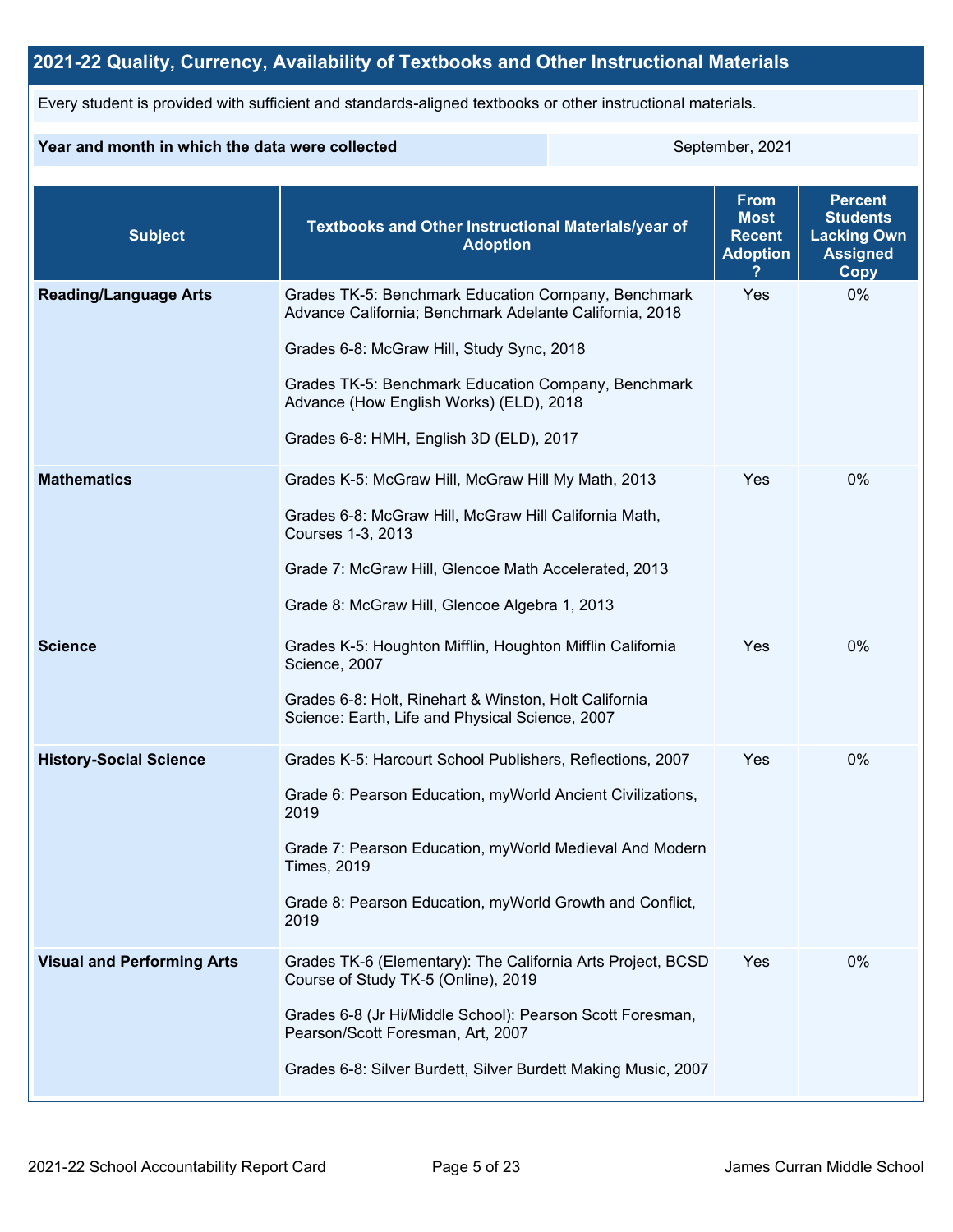#### **School Facility Conditions and Planned Improvements**

Curran School was built in 1959 and modernized in 2011. It sits on 13 acres of which 7.02 acres is playground. This school has 37 classrooms, a multi-purpose facility, library, instructional materials center room, learning center and a band room. The campus has a staff lounge.

The custodial staff adheres to a weekly cleaning schedule that includes classrooms, restrooms, cafeteria and kitchen areas.

The District's Mobile Maintenance Team visits the school site at least twice a year. Maintenance emergencies are addressed immediately. District personnel maintain the grounds at least once every two weeks.

This site also is maintained to ensure a clean, safe, and functional facility as determined pursuant to a Facility Inspection Tool developed by the State of California Office of Public School Construction.

#### **Year and month of the most recent FIT report** 8/28/2021 **8/28/2021**

| <b>System Inspected</b>                                                | <b>Rate</b><br>Good $ $ | Rate<br>Fair | Rate<br>Poor | <b>Repair Needed and Action Taken or Planned</b>                 |
|------------------------------------------------------------------------|-------------------------|--------------|--------------|------------------------------------------------------------------|
| <b>Systems:</b><br>Gas Leaks, Mechanical/HVAC, Sewer                   | X                       |              |              |                                                                  |
| Interior:<br><b>Interior Surfaces</b>                                  | X                       |              |              |                                                                  |
| <b>Cleanliness:</b><br>Overall Cleanliness, Pest/Vermin Infestation    | $\mathsf{X}$            |              |              |                                                                  |
| <b>Electrical</b>                                                      | $\mathsf{X}$            |              |              | Light sensor needs remounting. Motion sensor<br>replaced 7/14/21 |
| <b>Restrooms/Fountains:</b><br>Restrooms, Sinks/ Fountains             | X                       |              |              | Sink leak. Repaired 11/2/21                                      |
| Safety:<br>Fire Safety, Hazardous Materials                            | X                       |              |              |                                                                  |
| Structural:<br>Structural Damage, Roofs                                | X                       |              |              |                                                                  |
| External:<br>Playground/School Grounds, Windows/<br>Doors/Gates/Fences | X                       |              |              |                                                                  |

| <b>Overall Facility Rate</b> |      |      |      |
|------------------------------|------|------|------|
| <b>Exemplary</b>             | Good | Fair | Poor |
|                              |      |      |      |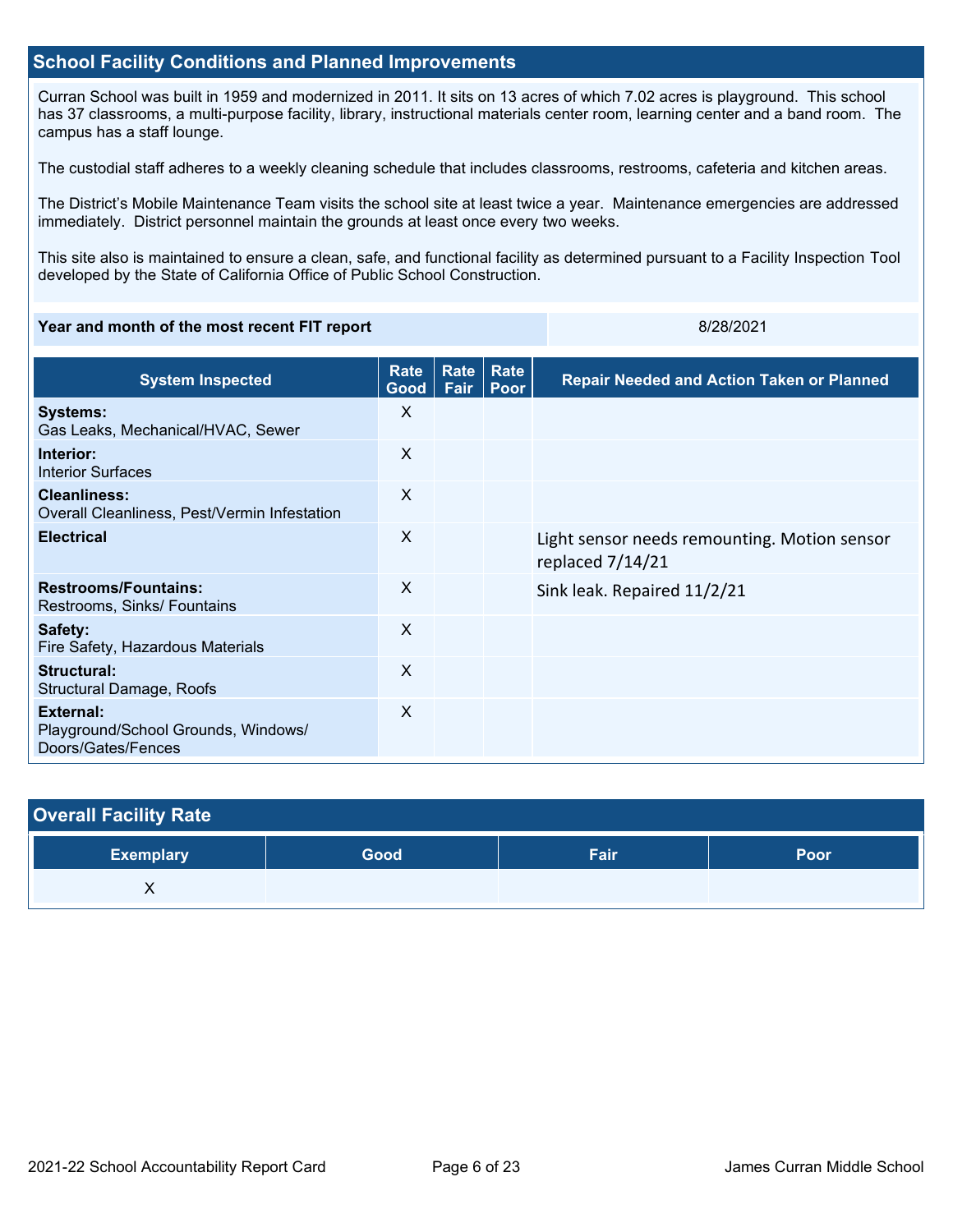# **B. Pupil Outcomes State Priority: Pupil Achievement**

The SARC provides the following information relevant to the State priority: Pupil Achievement (Priority 4):

#### **Statewide Assessments**

(i.e., California Assessment of Student Performance and Progress [CAASPP] System includes the Smarter Balanced Summative Assessments for students in the general education population and the California Alternate Assessments [CAAs] for English language arts/literacy [ELA] and mathematics given in grades three through eight and grade eleven. Only eligible students may participate in the administration of the CAAs. CAAs items are aligned with alternate achievement standards, which are linked with the Common Core State Standards [CCSS] for students with the most significant cognitive disabilities).

The CAASPP System encompasses the following assessments and student participation requirements:

- 1. **Smarter Balanced Summative Assessments and CAAs for ELA** in grades three through eight and grade eleven.
- 2. **Smarter Balanced Summative Assessments and CAAs for mathematics** in grades three through eight and grade eleven.
- 3. **California Science Test (CAST) and CAAs for Science** in grades five, eight, and once in high school (i.e., grade ten, eleven, or twelve).

#### **SARC Reporting in the 2020-2021 School Year Only**

Where the most viable option, LEAs were required to administer the statewide summative assessment in ELA and mathematics. Where a statewide summative assessment was not the most viable option for the LEA (or for one or more gradelevel[s] within the LEA) due to the pandemic, LEAs were allowed to report results from a different assessment that met the criteria established by the State Board of Education (SBE) on March 16, 2021. The assessments were required to be:

- Aligned with CA CCSS for ELA and mathematics;
- Available to students in grades 3 through 8, and grade 11; and
- Uniformly administered across a grade, grade span, school, or district to all eligible students.

#### **Options**

Note that the CAAs could only be administered in-person following health and safety requirements. If it was not viable for the LEA to administer the CAAs in person with health and safety guidelines in place, the LEA was directed to not administer the tests. There were no other assessment options available for the CAAs. Schools administered the Smarter Balanced Summative Assessments for ELA and mathematics, other assessments that meet the SBE criteria, or a combination of both, and they could only choose one of the following:

- Smarter Balanced ELA and mathematics summative assessments;
- Other assessments meeting the SBE criteria; or
- Combination of Smarter Balanced ELA and mathematics summative assessments and other assessments.

The percentage of students who have successfully completed courses that satisfy the requirements for entrance to the University of California and the California State University, or career technical education sequences or programs of study.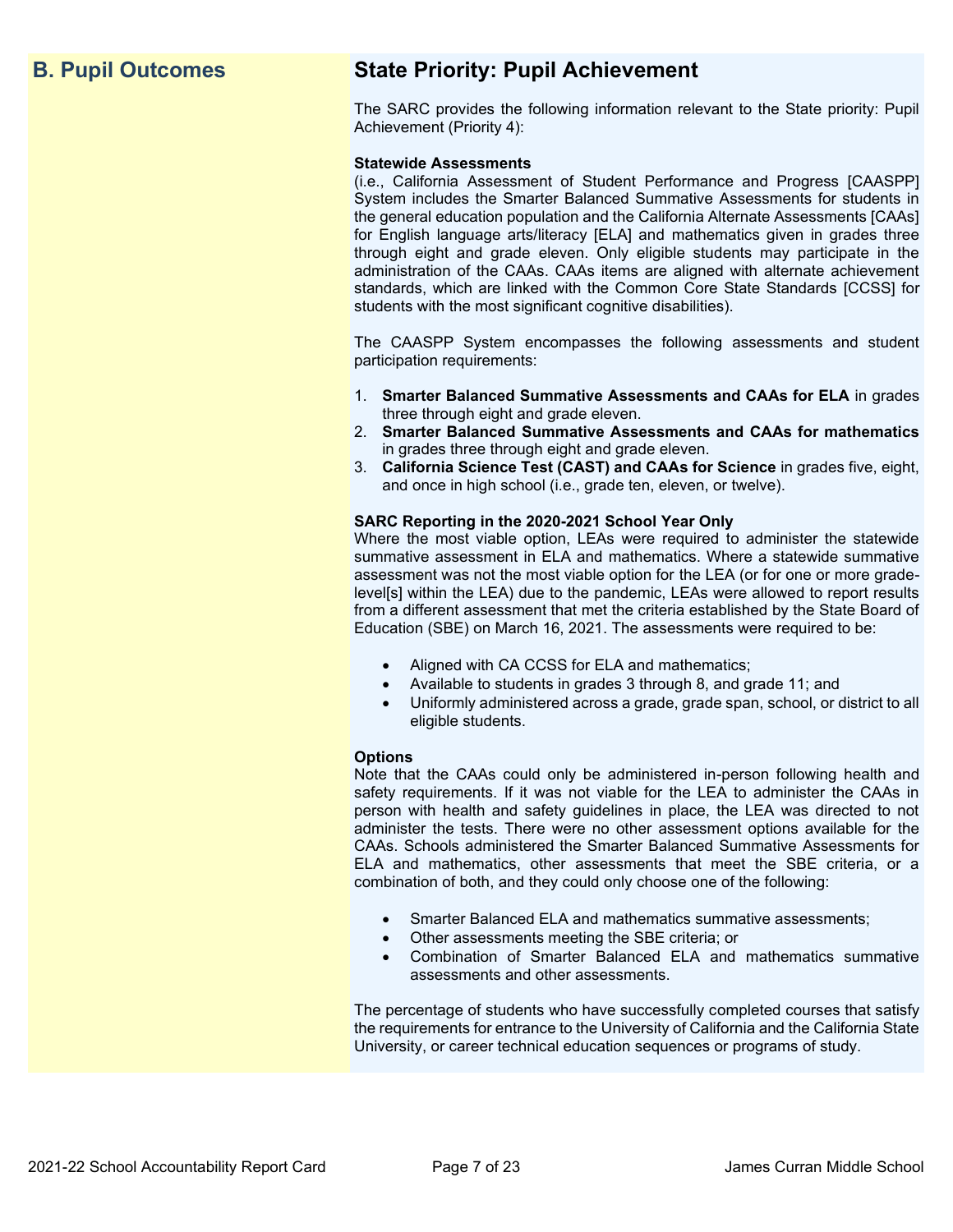### **Percentage of Students Meeting or Exceeding the State Standard on CAASPP**

This table displays CAASPP test results in ELA and mathematics for all students grades three through eight and grade eleven taking and completing a state-administered assessment.

The 2019-2020 data cells with N/A values indicate that the 2019-2020 data are not available due to the COVID-19 pandemic and resulting summative test suspension. The Executive Order N-30-20 was issued which waived the assessment, accountability, and reporting requirements for the 2019-2020 school year.

The 2020-2021 data cells have N/A values because these data are not comparable to other year data due to the COVID-19 pandemic during the 2020-2021 school year. Where the CAASPP assessments in ELA and/or mathematics is not the most viable option, the LEAs were allowed to administer local assessments. Therefore, the 2020-2021 data between school years for the school, district, state are not an accurate comparison. As such, it is inappropriate to compare results of the 2020-2021 school year to other school years.

| Subject                                                              | <b>School</b><br>2019-20 | <b>School</b><br>2020-21 | <b>District</b><br>2019-20 | <b>District</b><br>2020-21 | <b>State</b><br>2019-20 | <b>State</b><br>2020-21 |
|----------------------------------------------------------------------|--------------------------|--------------------------|----------------------------|----------------------------|-------------------------|-------------------------|
| <b>English Language Arts/Literacy</b><br>$\left($ grades 3-8 and 11) | N/A                      | N/A                      | N/A                        | N/A                        | N/A                     | N/A                     |
| <b>Mathematics</b><br>$(grades 3-8 and 11)$                          | N/A                      | N/A                      | N/A                        | N/A                        | N/A                     | N/A                     |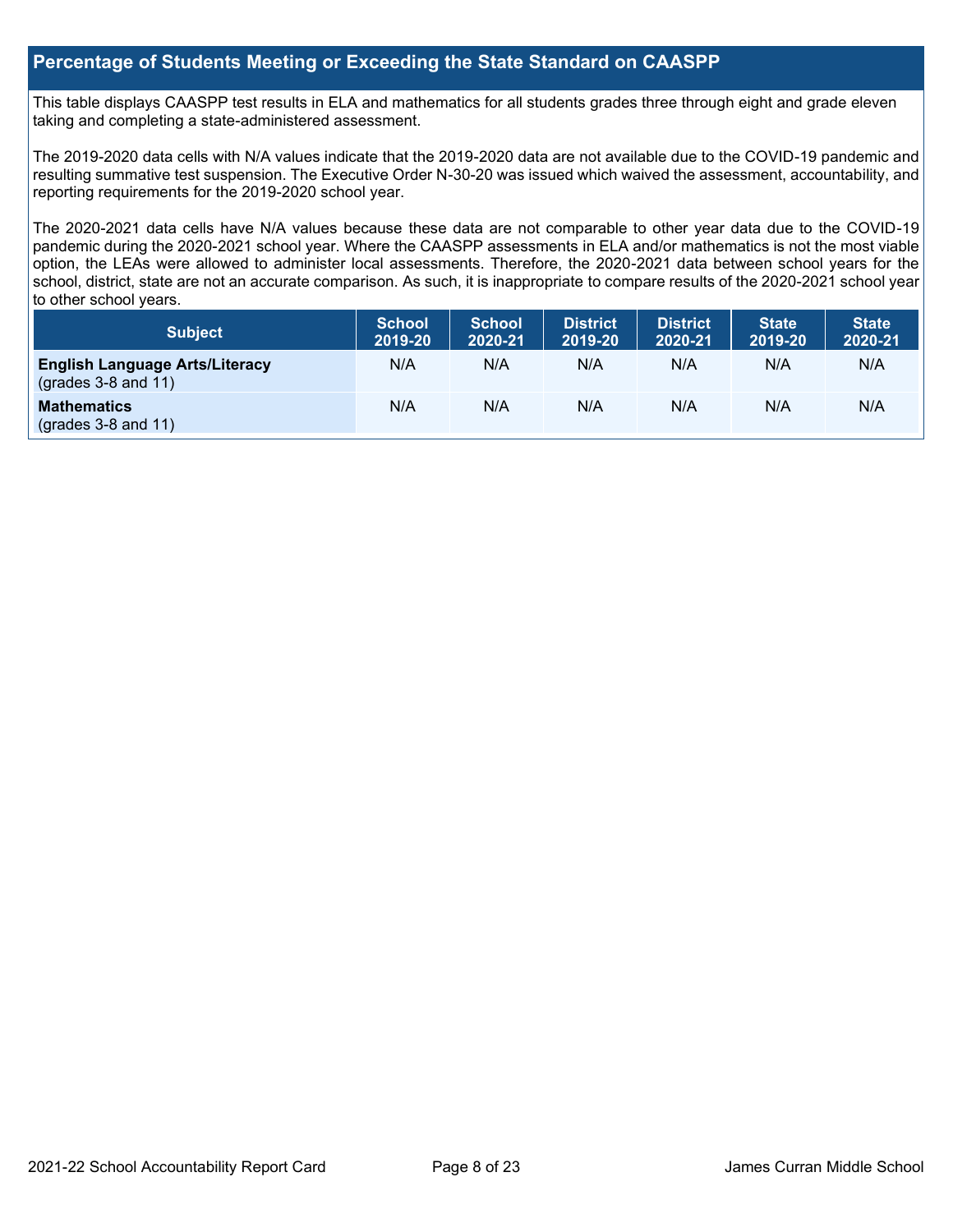# **2020-21 CAASPP Test Results in ELA by Student Group**

This table displays CAASPP test results in ELA by student group for students grades three through eight and grade eleven taking and completing a state-administered assessment. The CDE will populate this table for schools in cases where the school administered the CAASPP assessment. In cases where the school administered a local assessment instead of CAASPP, the CDE will populate this table with "NT" values, meaning this school did not test students using the CAASPP. See the local assessment(s) table for more information.

| <b>CAASPP</b><br><b>Total</b><br><b>Enrollment</b> | <b>CAASPP</b><br><b>Number</b><br><b>Tested</b> | <b>CAASPP</b><br><b>Percent</b><br><b>Tested</b> | <b>CAASPP</b><br><b>Percent</b><br><b>Not Tested</b> | <b>CAASPP</b><br><b>Percent</b><br>Met or<br><b>Exceeded</b> |
|----------------------------------------------------|-------------------------------------------------|--------------------------------------------------|------------------------------------------------------|--------------------------------------------------------------|
| 906                                                | <b>NT</b>                                       | <b>NT</b>                                        | <b>NT</b>                                            | <b>NT</b>                                                    |
| 429                                                | <b>NT</b>                                       | <b>NT</b>                                        | <b>NT</b>                                            | <b>NT</b>                                                    |
| 477                                                | <b>NT</b>                                       | <b>NT</b>                                        | <b>NT</b>                                            | <b>NT</b>                                                    |
| $-$                                                | <b>NT</b>                                       | <b>NT</b>                                        | <b>NT</b>                                            | <b>NT</b>                                                    |
|                                                    | <b>NT</b>                                       | <b>NT</b>                                        | <b>NT</b>                                            | <b>NT</b>                                                    |
| 94                                                 | <b>NT</b>                                       | <b>NT</b>                                        | <b>NT</b>                                            | <b>NT</b>                                                    |
| $\overline{\phantom{a}}$                           | <b>NT</b>                                       | <b>NT</b>                                        | <b>NT</b>                                            | <b>NT</b>                                                    |
| 717                                                | <b>NT</b>                                       | <b>NT</b>                                        | <b>NT</b>                                            | <b>NT</b>                                                    |
| $\mathbf 0$                                        | $\mathbf 0$                                     | $\mathbf{0}$                                     | $\overline{0}$                                       | 0                                                            |
| 14                                                 | <b>NT</b>                                       | <b>NT</b>                                        | <b>NT</b>                                            | <b>NT</b>                                                    |
| 68                                                 | <b>NT</b>                                       | <b>NT</b>                                        | <b>NT</b>                                            | <b>NT</b>                                                    |
| 180                                                | <b>NT</b>                                       | <b>NT</b>                                        | <b>NT</b>                                            | <b>NT</b>                                                    |
| 13                                                 | <b>NT</b>                                       | <b>NT</b>                                        | <b>NT</b>                                            | <b>NT</b>                                                    |
| 44                                                 | <b>NT</b>                                       | <b>NT</b>                                        | <b>NT</b>                                            | <b>NT</b>                                                    |
| $\mathbf 0$                                        | $\mathbf 0$                                     | $\mathbf 0$                                      | $\mathbf 0$                                          | 0                                                            |
| 867                                                | <b>NT</b>                                       | <b>NT</b>                                        | <b>NT</b>                                            | <b>NT</b>                                                    |
| 14                                                 | <b>NT</b>                                       | <b>NT</b>                                        | <b>NT</b>                                            | <b>NT</b>                                                    |
| 110                                                | <b>NT</b>                                       | <b>NT</b>                                        | <b>NT</b>                                            | <b>NT</b>                                                    |
|                                                    |                                                 |                                                  |                                                      |                                                              |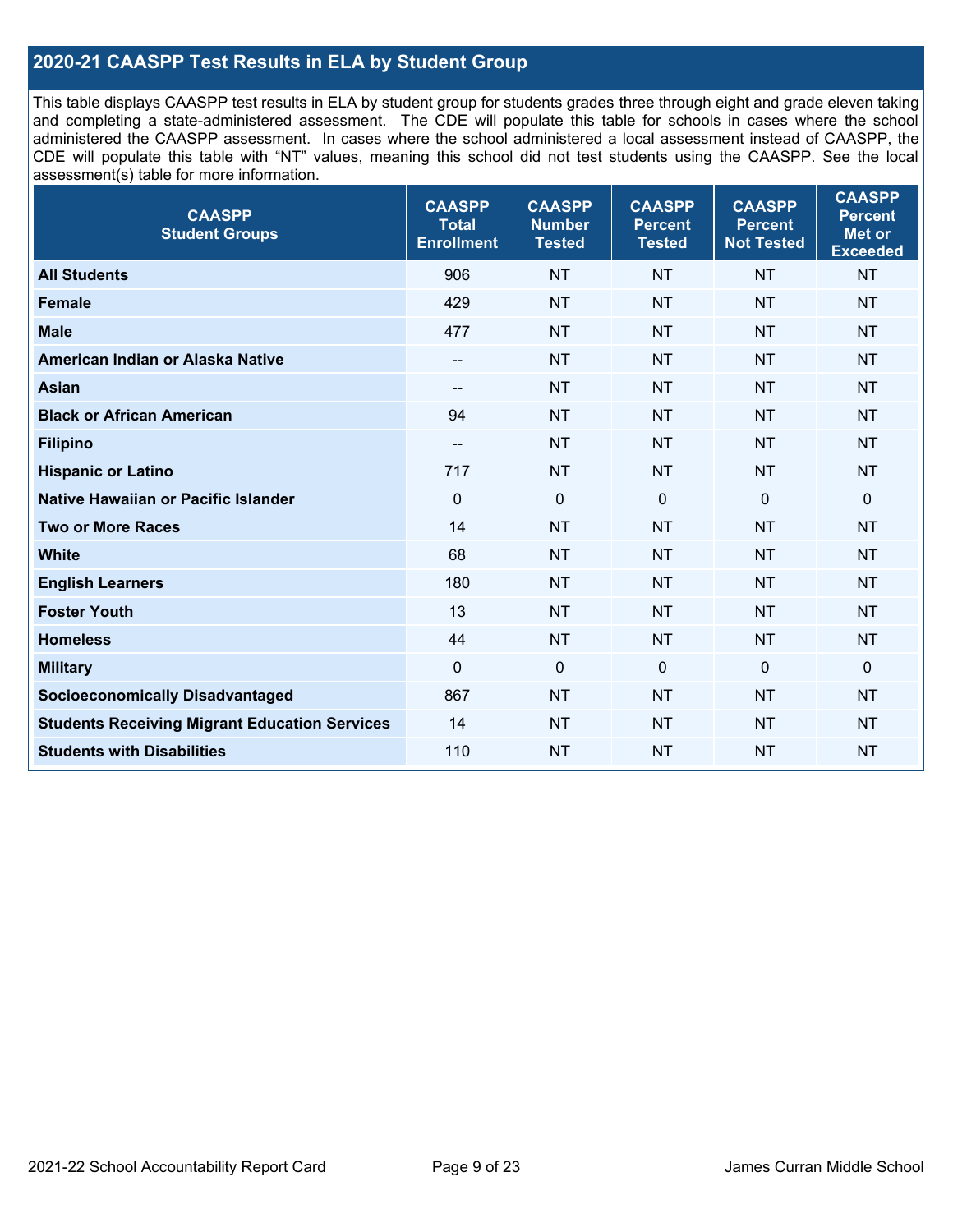# **2020-21 CAASPP Test Results in Math by Student Group**

This table displays CAASPP test results in Math by student group for students grades three through eight and grade eleven taking and completing a state-administered assessment. The CDE will populate this table for schools in cases where the school administered the CAASPP assessment. In cases where the school administered a local assessment instead of CAASPP, the CDE will populate this table with "NT" values, meaning this school did not test students using the CAASPP. See the local assessment(s) table for more information.

| <b>CAASPP</b><br><b>Student Groups</b>               | <b>CAASPP</b><br><b>Total</b><br><b>Enrollment</b> | <b>CAASPP</b><br><b>Number</b><br><b>Tested</b> | <b>CAASPP</b><br><b>Percent</b><br><b>Tested</b> | <b>CAASPP</b><br><b>Percent</b><br><b>Not Tested</b> | <b>CAASPP</b><br><b>Percent</b><br><b>Met or</b><br><b>Exceeded</b> |
|------------------------------------------------------|----------------------------------------------------|-------------------------------------------------|--------------------------------------------------|------------------------------------------------------|---------------------------------------------------------------------|
| <b>All Students</b>                                  | 906                                                | <b>NT</b>                                       | <b>NT</b>                                        | <b>NT</b>                                            | <b>NT</b>                                                           |
| <b>Female</b>                                        | 429                                                | <b>NT</b>                                       | <b>NT</b>                                        | <b>NT</b>                                            | <b>NT</b>                                                           |
| <b>Male</b>                                          | 477                                                | <b>NT</b>                                       | <b>NT</b>                                        | <b>NT</b>                                            | <b>NT</b>                                                           |
| American Indian or Alaska Native                     | --                                                 | <b>NT</b>                                       | <b>NT</b>                                        | <b>NT</b>                                            | <b>NT</b>                                                           |
| <b>Asian</b>                                         | --                                                 | <b>NT</b>                                       | <b>NT</b>                                        | <b>NT</b>                                            | <b>NT</b>                                                           |
| <b>Black or African American</b>                     | 94                                                 | <b>NT</b>                                       | <b>NT</b>                                        | <b>NT</b>                                            | <b>NT</b>                                                           |
| <b>Filipino</b>                                      | $- -$                                              | <b>NT</b>                                       | <b>NT</b>                                        | <b>NT</b>                                            | <b>NT</b>                                                           |
| <b>Hispanic or Latino</b>                            | 717                                                | <b>NT</b>                                       | <b>NT</b>                                        | <b>NT</b>                                            | <b>NT</b>                                                           |
| Native Hawaiian or Pacific Islander                  | $\mathbf 0$                                        | $\mathbf 0$                                     | $\mathbf 0$                                      | $\mathbf 0$                                          | $\mathbf 0$                                                         |
| <b>Two or More Races</b>                             | 14                                                 | <b>NT</b>                                       | <b>NT</b>                                        | <b>NT</b>                                            | <b>NT</b>                                                           |
| <b>White</b>                                         | 68                                                 | <b>NT</b>                                       | <b>NT</b>                                        | <b>NT</b>                                            | <b>NT</b>                                                           |
| <b>English Learners</b>                              | 180                                                | <b>NT</b>                                       | <b>NT</b>                                        | <b>NT</b>                                            | <b>NT</b>                                                           |
| <b>Foster Youth</b>                                  | 13                                                 | <b>NT</b>                                       | <b>NT</b>                                        | <b>NT</b>                                            | <b>NT</b>                                                           |
| <b>Homeless</b>                                      | 44                                                 | <b>NT</b>                                       | <b>NT</b>                                        | <b>NT</b>                                            | <b>NT</b>                                                           |
| <b>Military</b>                                      | $\mathbf 0$                                        | $\mathbf 0$                                     | $\mathbf 0$                                      | $\mathbf 0$                                          | $\mathbf 0$                                                         |
| <b>Socioeconomically Disadvantaged</b>               | 867                                                | <b>NT</b>                                       | <b>NT</b>                                        | <b>NT</b>                                            | <b>NT</b>                                                           |
| <b>Students Receiving Migrant Education Services</b> | 14                                                 | <b>NT</b>                                       | <b>NT</b>                                        | <b>NT</b>                                            | NT                                                                  |
| <b>Students with Disabilities</b>                    | 110                                                | <b>NT</b>                                       | <b>NT</b>                                        | <b>NT</b>                                            | <b>NT</b>                                                           |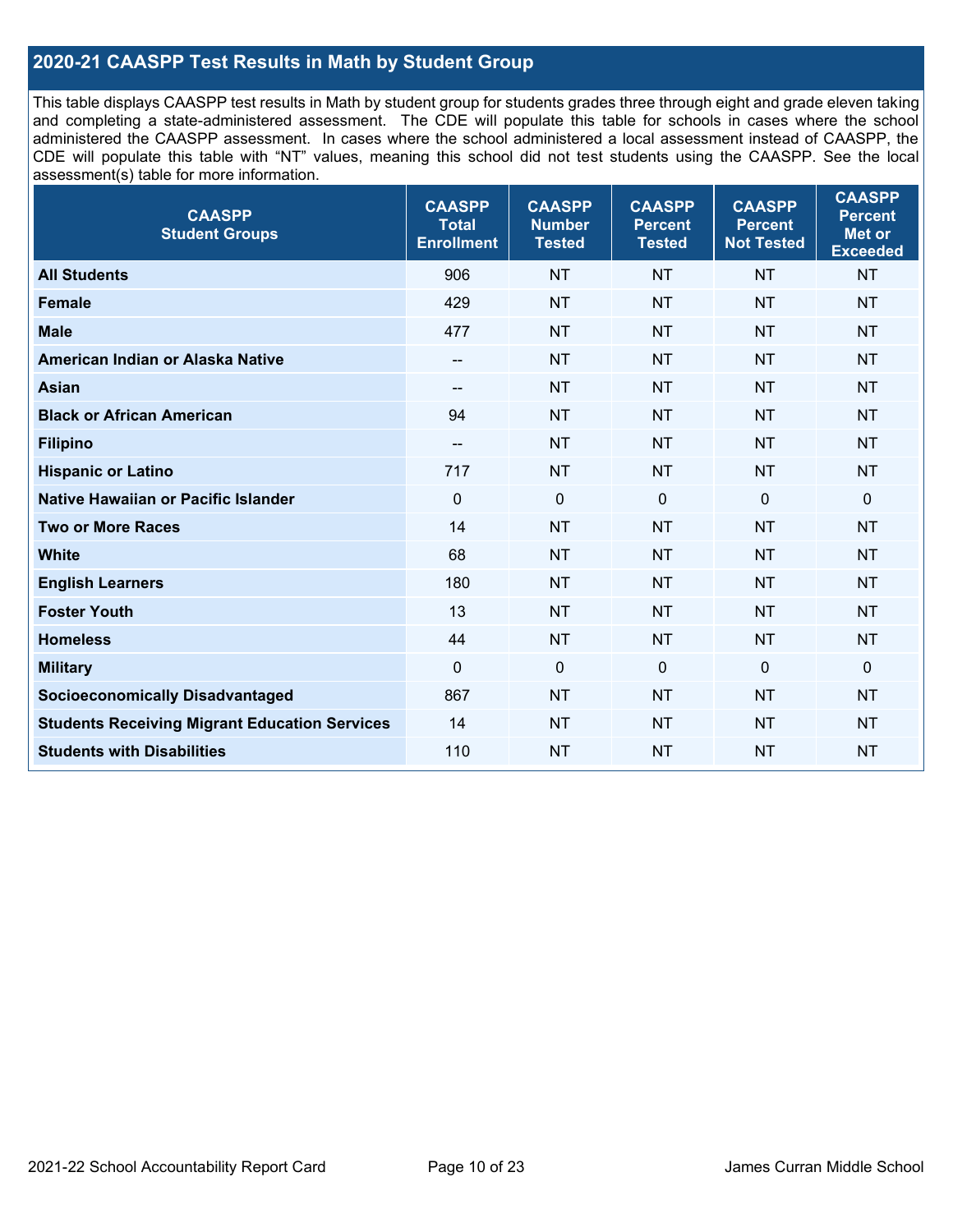# **2020-21 Local Assessment Test Results in ELA by Student Group**

This table displays Local Assessment test results in ELA by student group for students grades three through eight and grade eleven. LEAs/schools will populate this table for schools in cases where the school administered a local assessment. In cases where the school administered the CAASPP assessment, LEAs/schools will populate this table with "N/A" values in all cells, meaning this table is Not Applicable for this school.

| <b>STAR</b><br><b>Student Groups</b>                                                                                            | <b>STAR</b><br><b>Total</b><br><b>Enrollment</b> | <b>STAR</b><br><b>Number</b><br><b>Tested</b> | <b>STAR</b><br><b>Percent</b><br><b>Tested</b> | <b>STAR</b><br><b>Percent</b><br><b>Not Tested</b> | <b>STAR</b><br><b>Percent</b><br><b>At or Above</b><br><b>Grade Level</b> |
|---------------------------------------------------------------------------------------------------------------------------------|--------------------------------------------------|-----------------------------------------------|------------------------------------------------|----------------------------------------------------|---------------------------------------------------------------------------|
| <b>All Students</b>                                                                                                             | 895                                              | 880                                           | 98.30%                                         | 1.70%                                              | 24.40%                                                                    |
| <b>Female</b>                                                                                                                   | 420                                              | 418                                           | 99.50%                                         | 0.50%                                              | 25.60%                                                                    |
| <b>Male</b>                                                                                                                     | 475                                              | 462                                           | 97.30%                                         | 2.70%                                              | 23.40%                                                                    |
| American Indian or Alaska Native                                                                                                |                                                  | $\qquad \qquad -$                             |                                                |                                                    |                                                                           |
| <b>Asian</b>                                                                                                                    |                                                  | --                                            |                                                |                                                    |                                                                           |
| <b>Black or African American</b>                                                                                                | 92                                               | 92                                            | 100.00%                                        | $0.00\%$                                           | 14.10%                                                                    |
| <b>Filipino</b>                                                                                                                 |                                                  | --                                            |                                                | --                                                 | --                                                                        |
| <b>Hispanic or Latino</b>                                                                                                       | 712                                              | 698                                           | 98.00%                                         | 2.00%                                              | 24.80%                                                                    |
| Native Hawaiian or Pacific Islander                                                                                             |                                                  | --                                            |                                                | $-$                                                |                                                                           |
| <b>Two or More Races</b>                                                                                                        | 14                                               | 13                                            | 92.90%                                         | 7.10%                                              | 23.10%                                                                    |
| <b>White</b>                                                                                                                    | 66                                               | 64                                            | 97.00%                                         | 3.10%                                              | 32.80%                                                                    |
| <b>English Learners</b>                                                                                                         | 181                                              | 110                                           | 60.80%                                         | 39.20%                                             | 2.70%                                                                     |
| <b>Foster Youth</b>                                                                                                             | 12                                               | 9                                             | 75.00%                                         | 25.00%                                             | 22.20%                                                                    |
| <b>Homeless</b>                                                                                                                 | 21                                               | 10                                            | 47.60%                                         | 52.40%                                             | 50.00%                                                                    |
| <b>Military</b>                                                                                                                 | $\qquad \qquad -$                                | $\overline{\phantom{a}}$                      | --                                             | $\hspace{0.05cm}$                                  | --                                                                        |
| <b>Socioeconomically Disadvantaged</b>                                                                                          | 845                                              | 840                                           | 99.40%                                         | 0.60%                                              | 23.30%                                                                    |
| <b>Students Receiving Migrant Education Services</b>                                                                            | 20                                               | 14                                            | 70.00%                                         | 30.00%                                             | 21.40%                                                                    |
| <b>Students with Disabilities</b><br>*At or above the grade-level standard in the context of the local assessment administered. | 108                                              | 64                                            | 59.30%                                         | 40.70%                                             | 1.60%                                                                     |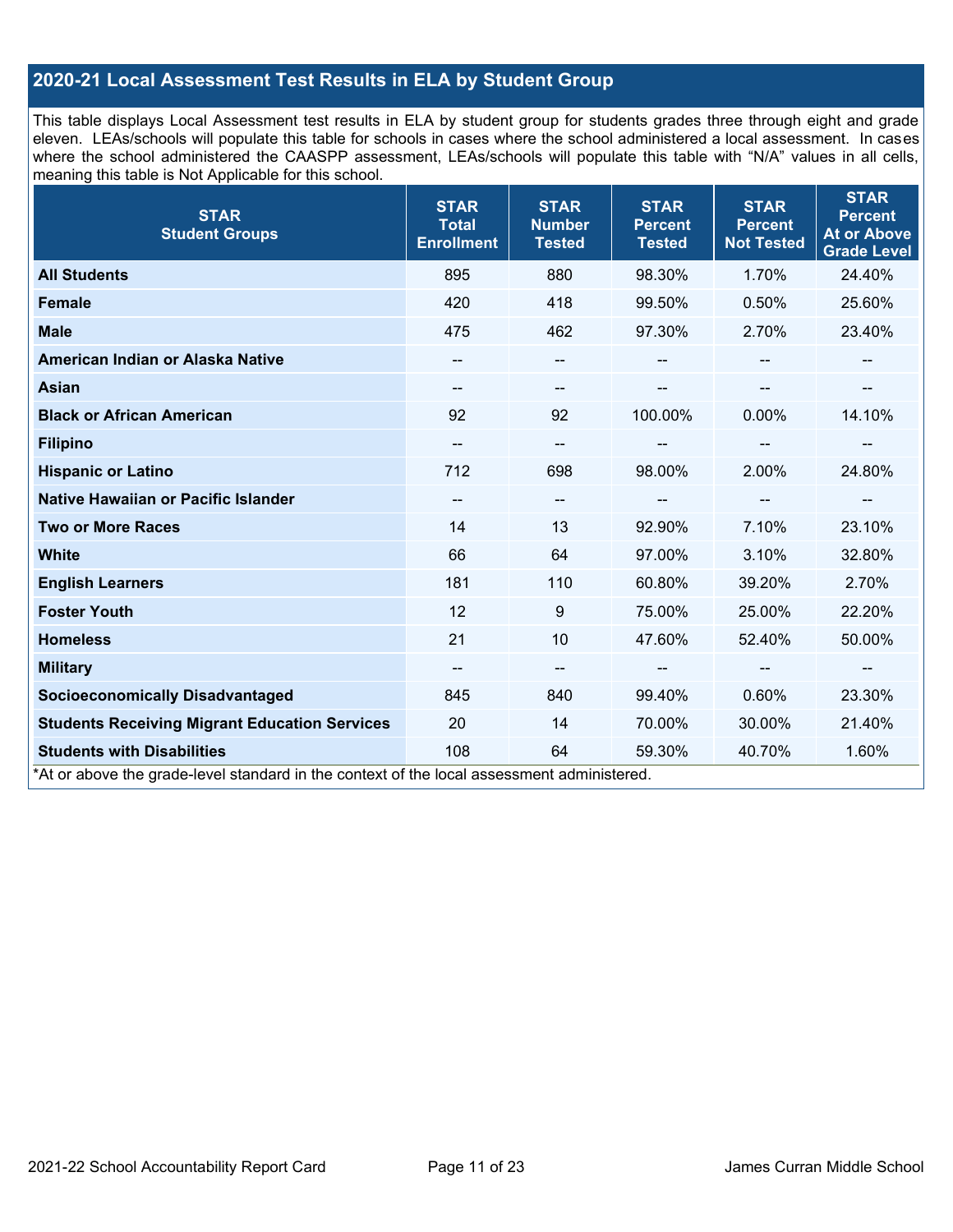## **2020-21 Local Assessment Test Results in Math by Student Group**

This table displays Local Assessment test results in Math by student group for students grades three through eight and grade eleven. LEAs/schools will populate this table for schools in cases where the school administered a local assessment. In cases where the school administered the CAASPP assessment, LEAs/schools will populate this table with "N/A" values in all cells, meaning this table is Not Applicable for this school.

| <b>STAR</b><br><b>Student Groups</b>                                                                                            | <b>STAR</b><br><b>Total</b><br><b>Enrollment</b> | <b>STAR</b><br><b>Number</b><br><b>Tested</b> | <b>STAR</b><br><b>Percent</b><br><b>Tested</b> | <b>STAR</b><br><b>Percent</b><br><b>Not Tested</b> | <b>STAR</b><br><b>Percent</b><br><b>At or Above</b><br><b>Grade Level</b> |
|---------------------------------------------------------------------------------------------------------------------------------|--------------------------------------------------|-----------------------------------------------|------------------------------------------------|----------------------------------------------------|---------------------------------------------------------------------------|
| <b>All Students</b>                                                                                                             | 895                                              | 872                                           | 97.40%                                         | 2.60%                                              | 12.30%                                                                    |
| <b>Female</b>                                                                                                                   | 420                                              | 414                                           | 98.60%                                         | 1.40%                                              | 14.00%                                                                    |
| <b>Male</b>                                                                                                                     | 475                                              | 458                                           | 96.40%                                         | 3.60%                                              | 10.70%                                                                    |
| American Indian or Alaska Native                                                                                                | $\overline{\phantom{a}}$                         | $\qquad \qquad -$                             | --                                             |                                                    |                                                                           |
| <b>Asian</b>                                                                                                                    | --                                               | $\overline{\phantom{a}}$                      |                                                |                                                    | --                                                                        |
| <b>Black or African American</b>                                                                                                | 90                                               | 90                                            | 100.00%                                        | $0.00\%$                                           | 2.20%                                                                     |
| <b>Filipino</b>                                                                                                                 | --                                               | $\overline{\phantom{m}}$                      |                                                | --                                                 | --                                                                        |
| <b>Hispanic or Latino</b>                                                                                                       | 712                                              | 693                                           | 97.30%                                         | 2.70%                                              | 13.30%                                                                    |
| Native Hawaiian or Pacific Islander                                                                                             |                                                  | $\overline{\phantom{a}}$                      |                                                |                                                    |                                                                           |
| <b>Two or More Races</b>                                                                                                        | 14                                               | 12                                            | 85.70%                                         | 14.30%                                             | 0.00%                                                                     |
| <b>White</b>                                                                                                                    | 66                                               | 64                                            | 97.00%                                         | 3.10%                                              | 17.20%                                                                    |
| <b>English Learners</b>                                                                                                         | 181                                              | 110                                           | 60.80%                                         | 39.20%                                             | 1.80%                                                                     |
| <b>Foster Youth</b>                                                                                                             | 12                                               | 9                                             | 75.00%                                         | 25.00%                                             | 0.00%                                                                     |
| <b>Homeless</b>                                                                                                                 | 21                                               | 10                                            | 47.60%                                         | 52.40%                                             | 0.00%                                                                     |
| <b>Military</b>                                                                                                                 | $\overline{\phantom{a}}$                         | $\overline{\phantom{a}}$                      | --                                             | $\sim$                                             | --                                                                        |
| <b>Socioeconomically Disadvantaged</b>                                                                                          | 845                                              | 820                                           | 97.00%                                         | 3.00%                                              | 11.60%                                                                    |
| <b>Students Receiving Migrant Education Services</b>                                                                            | 20                                               | 14                                            | 70.00%                                         | 30.00%                                             | 14.30%                                                                    |
| <b>Students with Disabilities</b><br>*At or above the grade-level standard in the context of the local assessment administered. | 108                                              | 64                                            | 59.30%                                         | 40.70%                                             | 0.00%                                                                     |

# **CAASPP Test Results in Science for All Students**

This table displays the percentage of all students grades five, eight, and High School meeting or exceeding the State Standard.

The 2019-2020 data cells with N/A values indicate that the 2019-2020 data are not available due to the COVID-19 pandemic and resulting summative testing suspension. The Executive Order N-30-20 was issued which waived the assessment, accountability, and reporting requirements for the 2019-2020 school year.

For any 2020-2021 data cells with N/T values indicate that this school did not test students using the CAASPP Science.

| <b>Subject</b>                                  | <b>School</b> | <b>School</b> | <b>District</b> | District | <b>State</b> | <b>State</b> |
|-------------------------------------------------|---------------|---------------|-----------------|----------|--------------|--------------|
|                                                 | 2019-20       | 2020-21       | 2019-20         | 2020-21  | 2019-20      | 2020-21      |
| <b>Science</b><br>(grades 5, 8 and high school) | N/A           | ΝT            | N/A             | ΝT       | N/A          | 28.72        |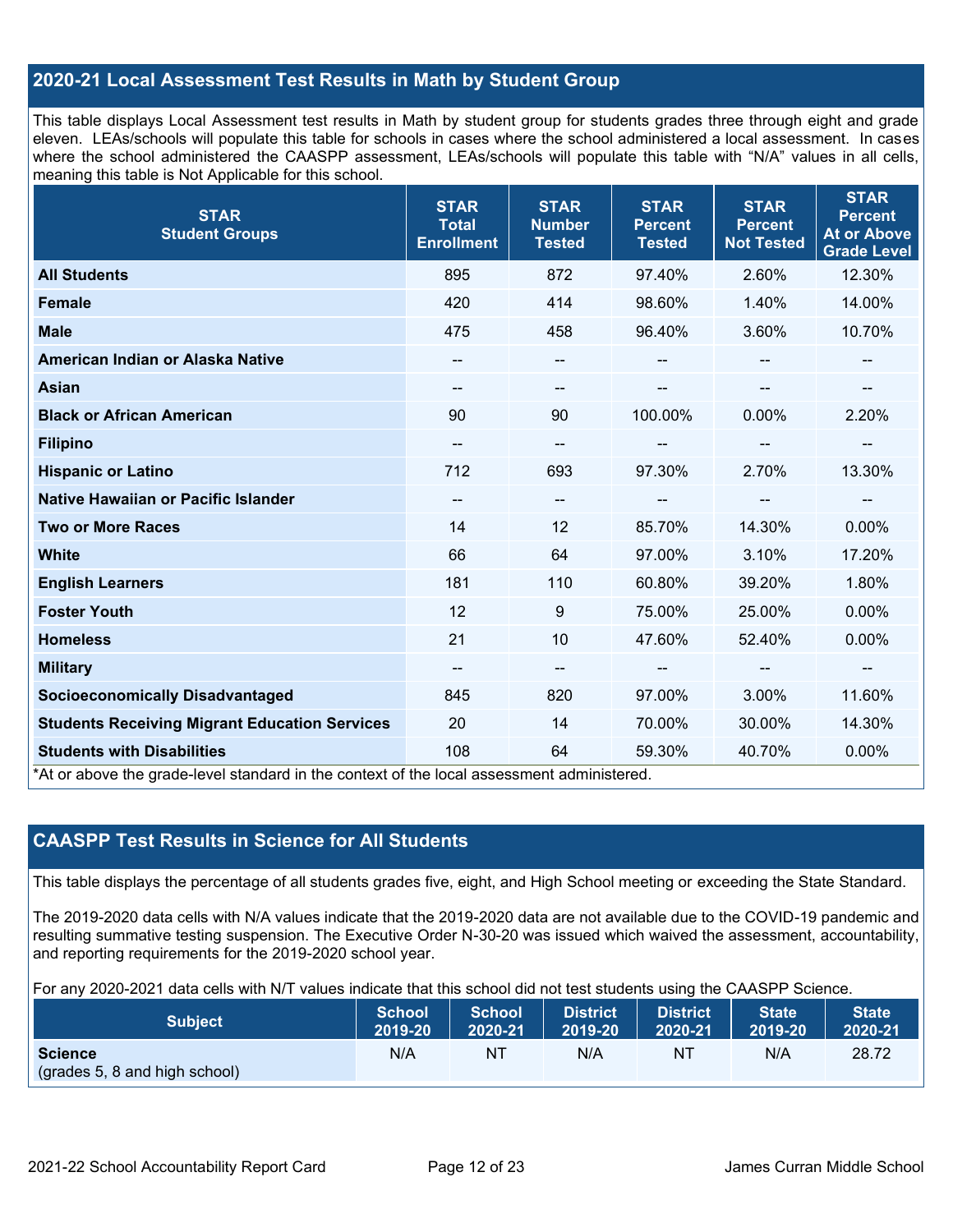# **2020-21 CAASPP Test Results in Science by Student Group**

This table displays CAASPP test results in Science by student group for students grades five, eight, and High School. For any data cells with N/T values indicate that this school did not test students using the CAASPP Science.

| <b>Student Group</b>                                 | <b>Total</b><br><b>Enrollment</b> | <b>Number</b><br><b>Tested</b> | <b>Percent</b><br><b>Tested</b> | <b>Percent</b><br><b>Not Tested</b> | <b>Percent</b><br>Met or<br><b>Exceeded</b> |
|------------------------------------------------------|-----------------------------------|--------------------------------|---------------------------------|-------------------------------------|---------------------------------------------|
| <b>All Students</b>                                  | 300                               | <b>NT</b>                      | <b>NT</b>                       | <b>NT</b>                           | <b>NT</b>                                   |
| <b>Female</b>                                        | 146                               | <b>NT</b>                      | <b>NT</b>                       | <b>NT</b>                           | <b>NT</b>                                   |
| <b>Male</b>                                          | 154                               | <b>NT</b>                      | <b>NT</b>                       | <b>NT</b>                           | <b>NT</b>                                   |
| American Indian or Alaska Native                     | --                                | <b>NT</b>                      | <b>NT</b>                       | <b>NT</b>                           | <b>NT</b>                                   |
| <b>Asian</b>                                         | --                                | <b>NT</b>                      | <b>NT</b>                       | <b>NT</b>                           | <b>NT</b>                                   |
| <b>Black or African American</b>                     | 30                                | <b>NT</b>                      | <b>NT</b>                       | <b>NT</b>                           | <b>NT</b>                                   |
| <b>Filipino</b>                                      | 0                                 | $\mathbf 0$                    | $\mathbf 0$                     | 0                                   | 0                                           |
| <b>Hispanic or Latino</b>                            | 241                               | <b>NT</b>                      | <b>NT</b>                       | <b>NT</b>                           | <b>NT</b>                                   |
| Native Hawaiian or Pacific Islander                  | 0                                 | $\mathbf 0$                    | $\mathbf{0}$                    | $\mathbf 0$                         | 0                                           |
| <b>Two or More Races</b>                             | --                                | <b>NT</b>                      | <b>NT</b>                       | <b>NT</b>                           | <b>NT</b>                                   |
| <b>White</b>                                         | 24                                | <b>NT</b>                      | <b>NT</b>                       | <b>NT</b>                           | <b>NT</b>                                   |
| <b>English Learners</b>                              | 49                                | <b>NT</b>                      | <b>NT</b>                       | <b>NT</b>                           | <b>NT</b>                                   |
| <b>Foster Youth</b>                                  | --                                | <b>NT</b>                      | <b>NT</b>                       | <b>NT</b>                           | <b>NT</b>                                   |
| <b>Homeless</b>                                      | 18                                | <b>NT</b>                      | <b>NT</b>                       | <b>NT</b>                           | <b>NT</b>                                   |
| <b>Military</b>                                      | $\Omega$                          | $\mathbf 0$                    | $\mathbf 0$                     | $\mathbf 0$                         | 0                                           |
| <b>Socioeconomically Disadvantaged</b>               | 287                               | <b>NT</b>                      | <b>NT</b>                       | <b>NT</b>                           | <b>NT</b>                                   |
| <b>Students Receiving Migrant Education Services</b> | $-$                               | <b>NT</b>                      | <b>NT</b>                       | <b>NT</b>                           | <b>NT</b>                                   |
| <b>Students with Disabilities</b>                    | 35                                | <b>NT</b>                      | <b>NT</b>                       | <b>NT</b>                           | <b>NT</b>                                   |

# **B. Pupil Outcomes State Priority: Other Pupil Outcomes**

The SARC provides the following information relevant to the State priority: Other Pupil Outcomes (Priority 8): Pupil outcomes in the subject area of physical education.

# **2020-21 California Physical Fitness Test Results**

Due to the COVID-19 crisis, the Physical Fitness Test was suspended during the 2020-2021 school year and therefore no data are reported and each cell in this table is populated with "N/A."

| <b>Grade Level</b> | <b>Four of Six Fitness Standards</b> | <b>Five of Six Fitness Standards</b> | Percentage of Students Meeting   Percentage of Students Meeting   Percentage of Students Meeting<br><b>Six of Six Fitness Standards</b> |
|--------------------|--------------------------------------|--------------------------------------|-----------------------------------------------------------------------------------------------------------------------------------------|
| Grade 5            | N/A                                  | N/A                                  | N/A                                                                                                                                     |
| Grade 7            | N/A                                  | N/A                                  | N/A                                                                                                                                     |
| Grade 9            | N/A                                  | N/A                                  | N/A                                                                                                                                     |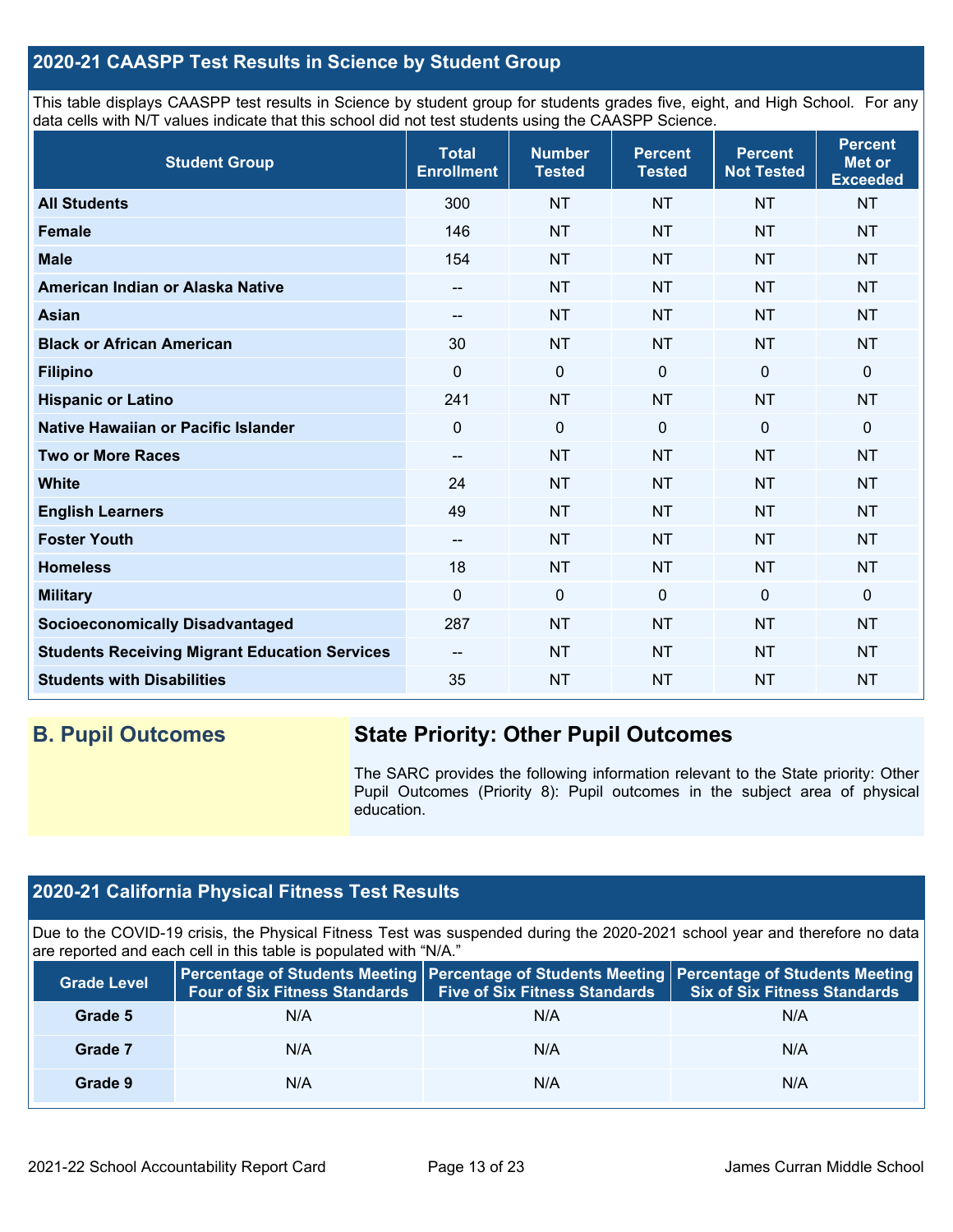# **C. Engagement State Priority: Parental Involvement**

The SARC provides the following information relevant to the State priority: Parental Involvement (Priority 3): Efforts the school district makes to seek parent input in making decisions regarding the school district and at each school site.

### **2021-22 Opportunities for Parental Involvement**

Curran Middle School welcomes all parents onto the school campus. The primary formal avenues of parent involvement at Curran Middle School are participation in School Site Council, English Learners Advisory Committee, African American Parent Advisory Committee, and School Advisory Committee. Parents can also attend the monthly Parent Cafes. Parents can call our school office at (661) 631- 5240 to access information concerning participation opportunities.

The SSC (made up of parents and site personnel) has oversight of the specially funded programs and makes decisions on how the categorical monies should be spent.

A school newsletter is published monthly to keep parents up to date on important school events and contains practical tips on how to help students be more successful. The school automated call-out system, The School Messenger, makes home calls to remind parents and families of all important events taking place on the school campus.

The Principal, Vice Principals, and Family And Community Engagement Liaison work closely with parents and at-risk students to insure that each student will be successful.

Parents are encouraged to attend Parent Cafe monthly to learn about current and upcoming school information. Parents are also encouraged to attend class with their child to gain a firsthand view of the learning process and the how their child is progressing.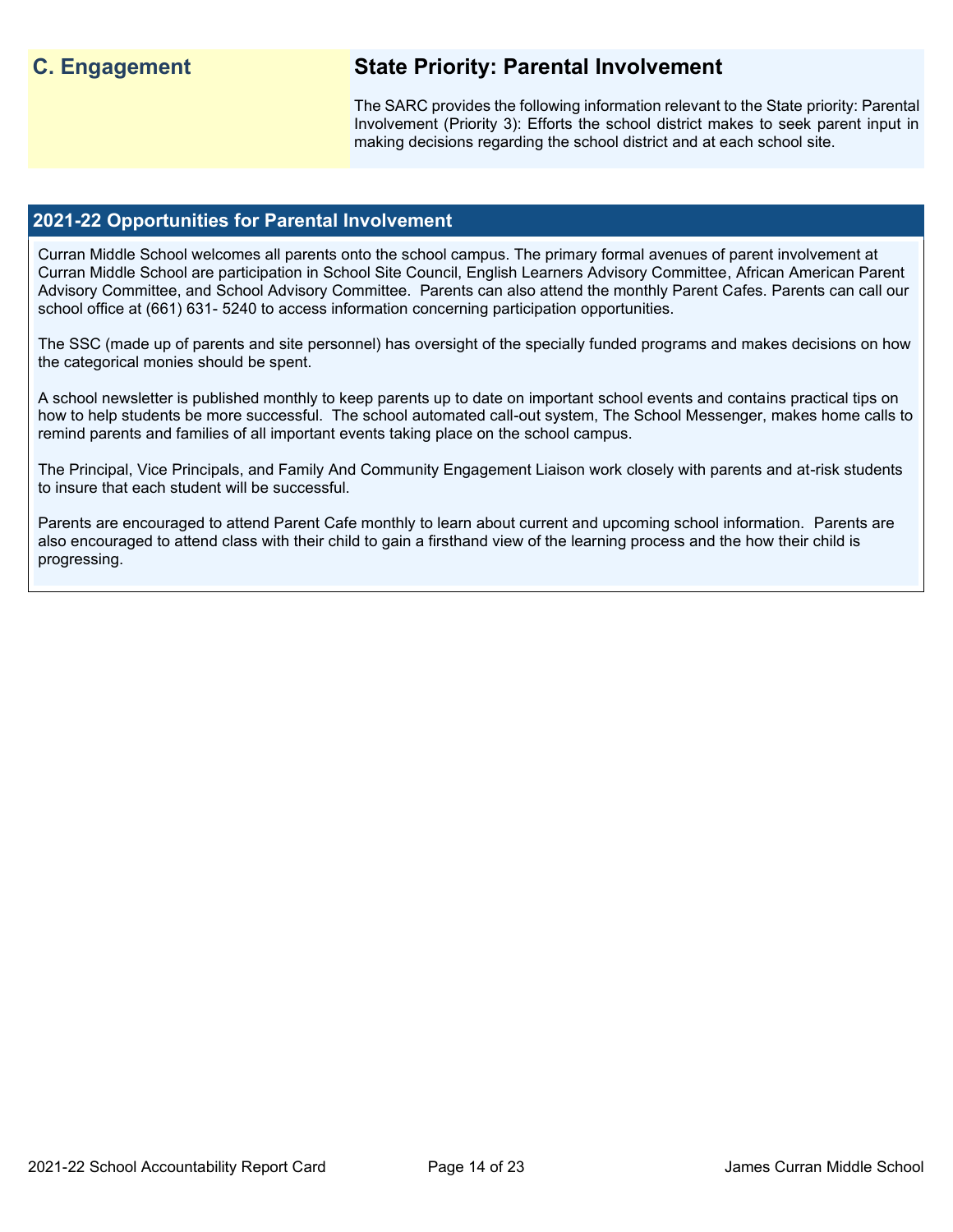# **2020-21 Chronic Absenteeism by Student Group**

| <b>Student Group</b>                                 | <b>Cumulative</b><br><b>Enrollment</b> | <b>Chronic</b><br><b>Absenteeism</b><br><b>Eligible Enrollment</b> | <b>Chronic</b><br><b>Absenteeism</b><br><b>Count</b> | <b>Chronic</b><br><b>Absenteeism</b><br><b>Rate</b> |
|------------------------------------------------------|----------------------------------------|--------------------------------------------------------------------|------------------------------------------------------|-----------------------------------------------------|
| <b>All Students</b>                                  | 968                                    | 950                                                                | 156                                                  | 16.4                                                |
| <b>Female</b>                                        | 460                                    | 450                                                                | 72                                                   | 16.0                                                |
| <b>Male</b>                                          | 507                                    | 499                                                                | 84                                                   | 16.8                                                |
| American Indian or Alaska Native                     | 8                                      | 8                                                                  | 1                                                    | 12.5                                                |
| <b>Asian</b>                                         | 5                                      | 5                                                                  | $\overline{2}$                                       | 40.0                                                |
| <b>Black or African American</b>                     | 102                                    | 100                                                                | 36                                                   | 36.0                                                |
| <b>Filipino</b>                                      | $\overline{2}$                         | $\overline{2}$                                                     | $\mathbf{0}$                                         | 0.0                                                 |
| <b>Hispanic or Latino</b>                            | 762                                    | 747                                                                | 98                                                   | 13.1                                                |
| Native Hawaiian or Pacific Islander                  | $\Omega$                               | $\mathbf 0$                                                        | $\mathbf 0$                                          | 0.0                                                 |
| <b>Two or More Races</b>                             | 15                                     | 14                                                                 | 5                                                    | 35.7                                                |
| <b>White</b>                                         | 74                                     | 74                                                                 | 14                                                   | 18.9                                                |
| <b>English Learners</b>                              | 199                                    | 192                                                                | 25                                                   | 13.0                                                |
| <b>Foster Youth</b>                                  | 13                                     | 13                                                                 | 5                                                    | 38.5                                                |
| <b>Homeless</b>                                      | 25                                     | 24                                                                 | 9                                                    | 37.5                                                |
| <b>Socioeconomically Disadvantaged</b>               | 927                                    | 910                                                                | 151                                                  | 16.6                                                |
| <b>Students Receiving Migrant Education Services</b> | 17                                     | 17                                                                 | 5                                                    | 29.4                                                |
| <b>Students with Disabilities</b>                    | 126                                    | 123                                                                | 31                                                   | 25.2                                                |

# **C. Engagement State Priority: School Climate**

The SARC provides the following information relevant to the State priority: School Climate (Priority 6):

- Pupil suspension rates;
- Pupil expulsion rates; and
- Other local measures on the sense of safety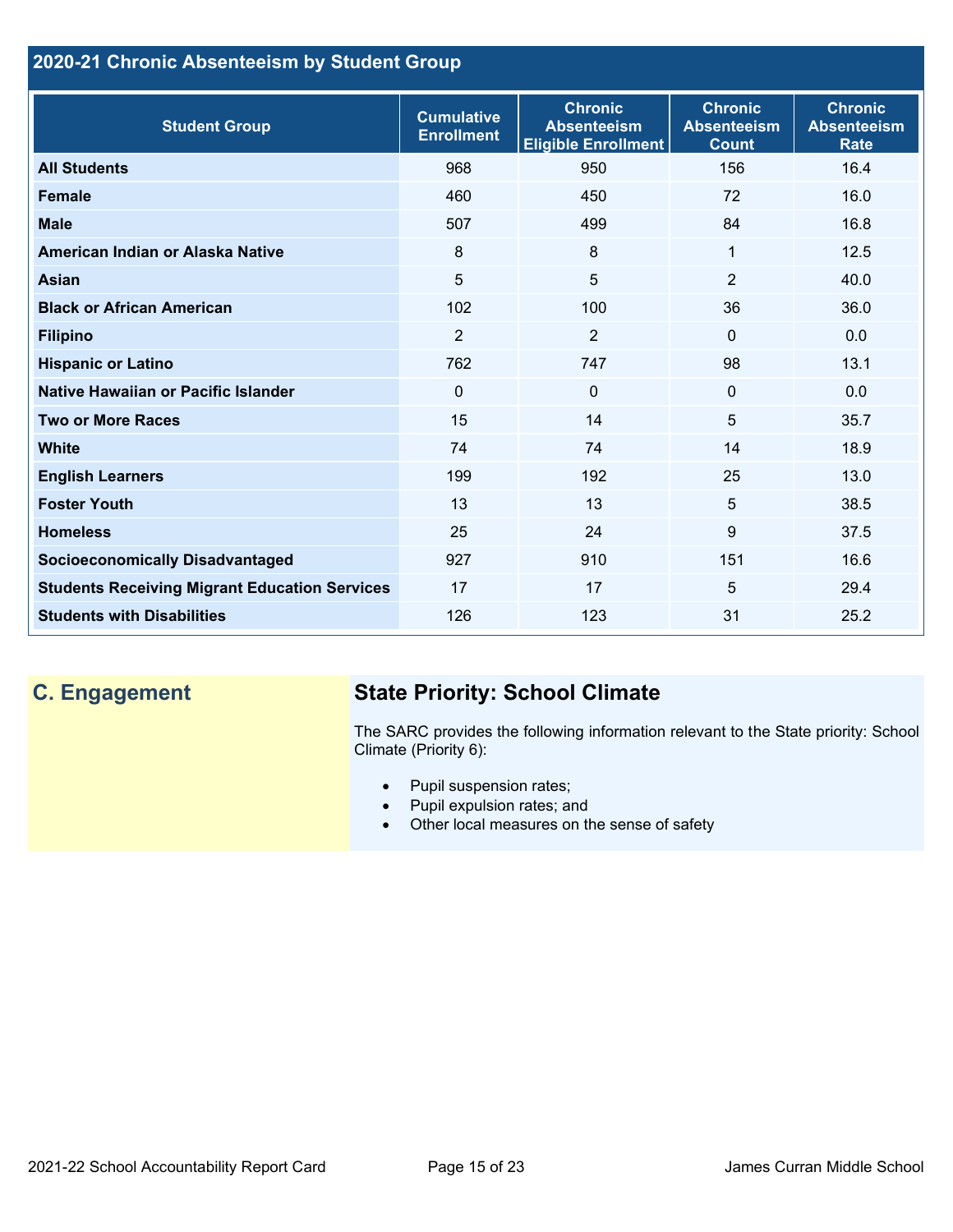## **Suspensions and Expulsions**

This table displays suspensions and expulsions data collected between July through June, each full school year respectively. Data collected during the 2020-21 school year may not be comparable to earlier years of this collection due to differences in learning mode instruction in response to the COVID-19 pandemic.

| <b>Subject</b>     | <b>School</b><br>2018-19 | <b>School</b><br>2020-21 | <b>District</b><br>2018-19 | <b>District</b><br>2020-21 | <b>State</b><br>2018-19 | <b>State</b><br>2020-21 |
|--------------------|--------------------------|--------------------------|----------------------------|----------------------------|-------------------------|-------------------------|
| <b>Suspensions</b> | 5.51                     | 0.10                     | 2.08                       | 0.03                       | 3.47                    | 0.20                    |
| <b>Expulsions</b>  | 0.37                     | 0.00                     | 0.06                       | 0.00                       | 0.08                    | 0.00                    |

This table displays suspensions and expulsions data collected between July through February, partial school year due to the COVID-19 pandemic. The 2019-2020 suspensions and expulsions rate data are not comparable to other year data because the 2019-2020 school year is a partial school year due to the COVID-19 crisis. As such, it would be inappropriate to make any comparisons in rates of suspensions and expulsions in the 2019-2020 school year compared to other school years.

| <b>Subject</b>     | School<br>2019-20 | <b>District</b><br>2019-20 | <b>State</b><br>2019-20 |
|--------------------|-------------------|----------------------------|-------------------------|
| <b>Suspensions</b> | 3.86              | 1.43                       | 2.45                    |
| <b>Expulsions</b>  | 0.00              | 0.01                       | 0.05                    |

# **2020-21 Suspensions and Expulsions by Student Group**

| <b>Student Group</b>                                 | <b>Suspensions Rate</b> | <b>Expulsions Rate</b> |
|------------------------------------------------------|-------------------------|------------------------|
| <b>All Students</b>                                  | 0.10                    | 0.00                   |
| Female                                               | 0.00                    | 0.00                   |
| <b>Male</b>                                          | 0.20                    | 0.00                   |
| American Indian or Alaska Native                     | 0.00                    | 0.00                   |
| Asian                                                | 0.00                    | 0.00                   |
| <b>Black or African American</b>                     | 0.00                    | 0.00                   |
| <b>Filipino</b>                                      | 0.00                    | 0.00                   |
| <b>Hispanic or Latino</b>                            | 0.13                    | 0.00                   |
| Native Hawaiian or Pacific Islander                  | 0.00                    | 0.00                   |
| <b>Two or More Races</b>                             | 0.00                    | 0.00                   |
| <b>White</b>                                         | 0.00                    | 0.00                   |
| <b>English Learners</b>                              | 0.50                    | 0.00                   |
| <b>Foster Youth</b>                                  | 0.00                    | 0.00                   |
| <b>Homeless</b>                                      | 0.00                    | 0.00                   |
| <b>Socioeconomically Disadvantaged</b>               | 0.11                    | 0.00                   |
| <b>Students Receiving Migrant Education Services</b> | 0.00                    | 0.00                   |
| <b>Students with Disabilities</b>                    | 0.00                    | 0.00                   |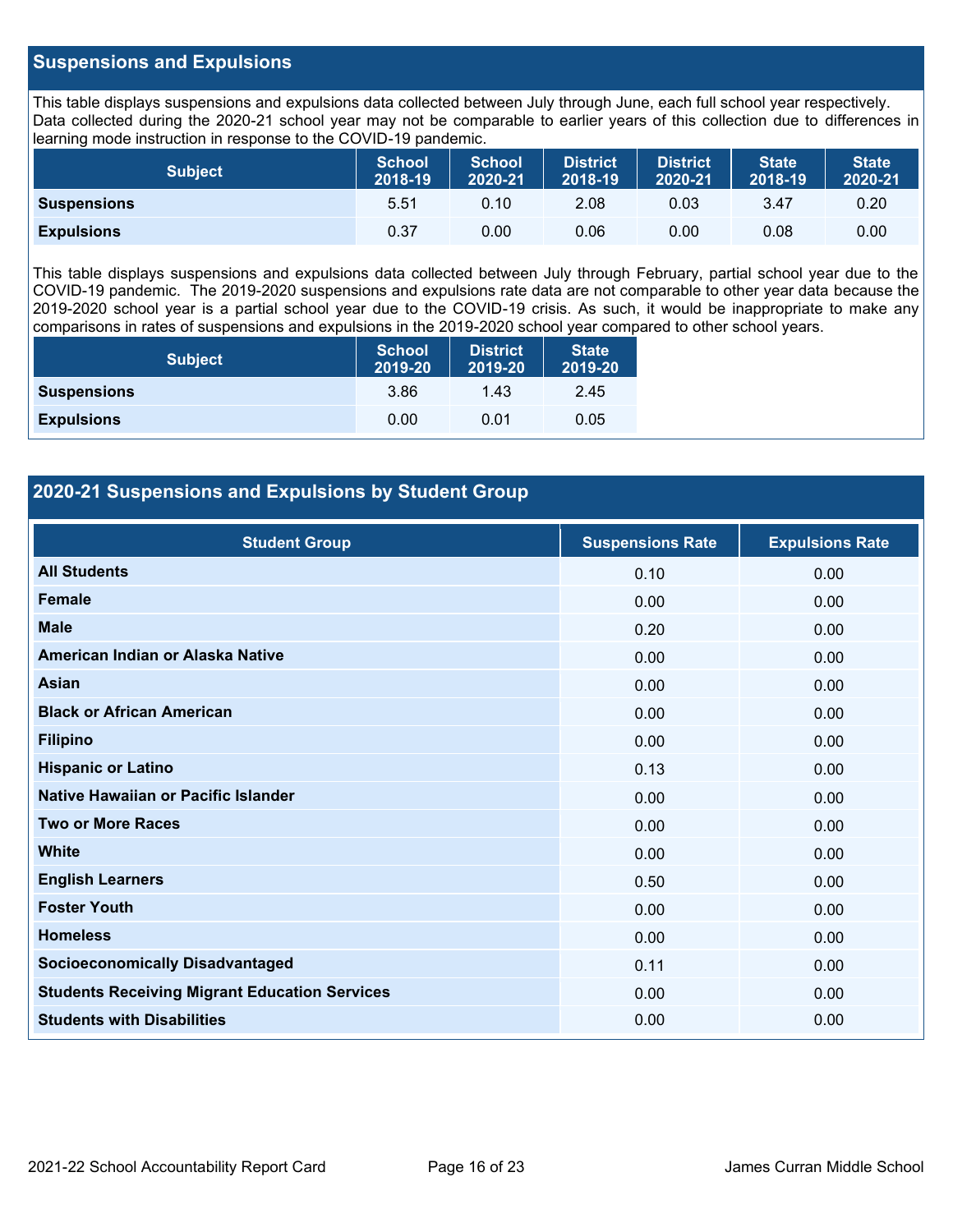#### **2021-22 School Safety Plan**

Curran established its Comprehensive School Safety Plan in 1998. A law enforcement officer specializing in safety provided direction in the establishment of the School Safety Plan. Curran's School Safety Plan is current and is updated annually. The Comprehensive School Safety Plan was last reviewed with the site staff and approved by SSC on 2/18/21. Key elements of Curran's School Safety Plan include the following: (a) routine and emergency disaster procedures; (b) suspension, and expulsion procedures; (c) teacher notification of pupils with a specific discipline history; (d) child abuse reporting procedures, (e) the district's sexual harassment policy; (f) school crime data; (g) the student dress code; (h) safe entrance and exit procedures; (i) the civil defense and disaster plan; and (j) discipline rules and procedures. Our overall goal is to maintain a safe and orderly school environment conducive to learning.

# **2018-19 Secondary Average Class Size and Class Size Distribution**

This table displays the 2018-19 average class size and class size distribution. The columns titled "Number of Classes" indicates how many classes fall into each size category (a range of total students per classroom). At the secondary school level, this information is reported by subject area rather than grade level.

| <b>Subject</b>               | <b>Average</b><br><b>Class</b><br><b>Size</b> | <b>1-22 Students</b> | Number of Classes with   Number of Classes with<br>23-32 Students | Number of Classes with<br>33+ Students |
|------------------------------|-----------------------------------------------|----------------------|-------------------------------------------------------------------|----------------------------------------|
| <b>English Language Arts</b> | 22                                            | 12                   | 19                                                                | b                                      |
| <b>Mathematics</b>           | 21                                            | 19                   | 15                                                                | 3                                      |
| <b>Science</b>               | 21                                            |                      | 13                                                                | 3                                      |
| <b>Social Science</b>        | 24                                            |                      | 17                                                                | b                                      |

### **2019-20 Secondary Average Class Size and Class Size Distribution**

This table displays the 2019-20 average class size and class size distribution. The columns titled "Number of Classes" indicates how many classes fall into each size category (a range of total students per classroom). At the secondary school level, this information is reported by subject area rather than grade level.

| <b>Subject</b>               | Average<br><b>Class</b><br><b>Size</b> | 1-22 Students | Number of Classes with   Number of Classes with  <br>23-32 Students | Number of Classes with<br>33+ Students |
|------------------------------|----------------------------------------|---------------|---------------------------------------------------------------------|----------------------------------------|
| <b>English Language Arts</b> | 18                                     |               | 21                                                                  |                                        |
| <b>Mathematics</b>           | 21                                     |               | 15                                                                  |                                        |
| <b>Science</b>               | 22                                     | 14            | 14                                                                  |                                        |
| <b>Social Science</b>        | 22                                     |               | 19                                                                  |                                        |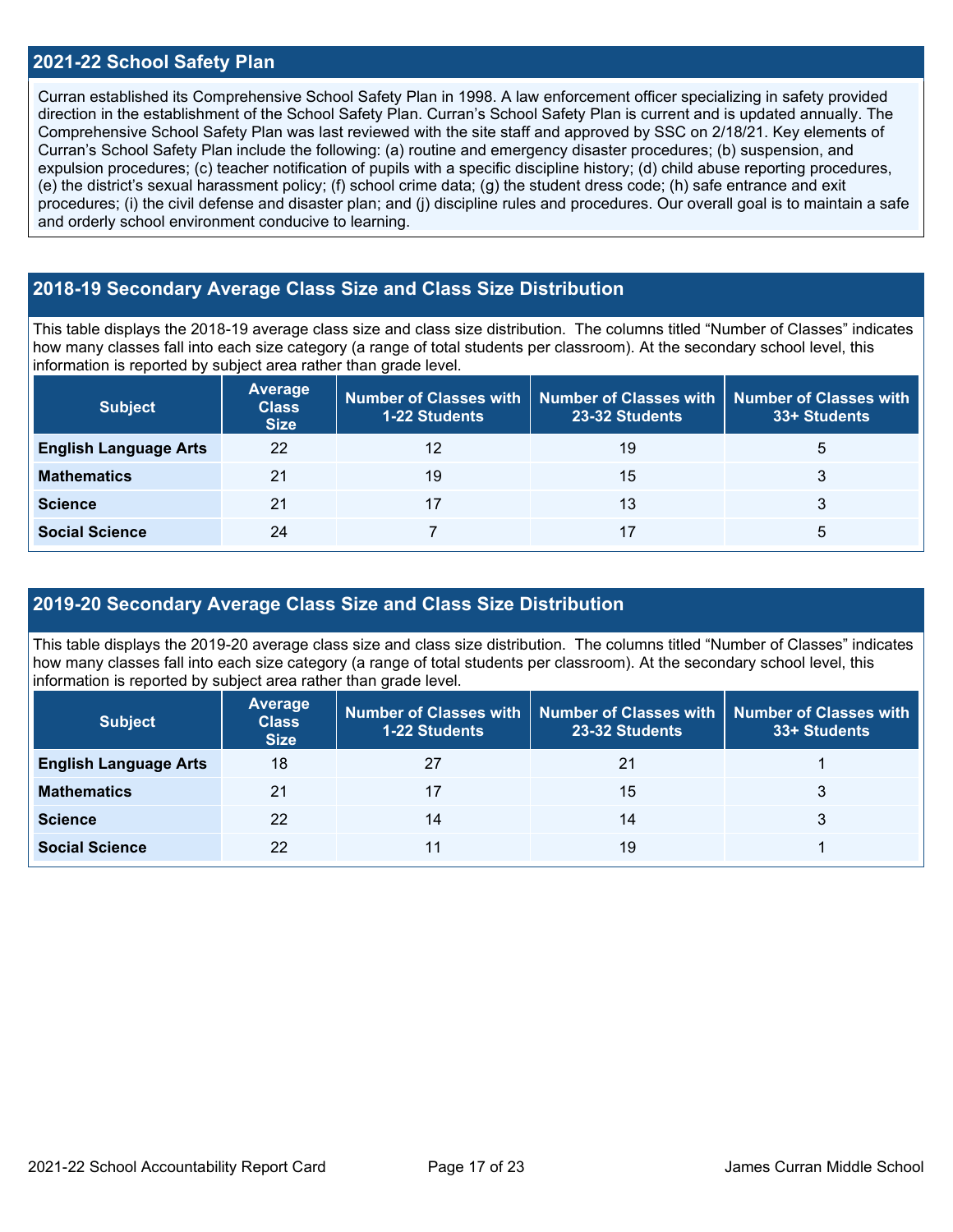## **2020-21 Secondary Average Class Size and Class Size Distribution**

This table displays the 2020-21 average class size and class size distribution. The columns titled "Number of Classes" indicates how many classes fall into each size category (a range of total students per classroom). At the secondary school level, this information is reported by subject area rather than grade level.

| <b>Subject</b>               | <b>Average</b><br><b>Class</b><br><b>Size</b> | 1-22 Students | Number of Classes with   Number of Classes with  <br>23-32 Students | Number of Classes with<br>33+ Students |
|------------------------------|-----------------------------------------------|---------------|---------------------------------------------------------------------|----------------------------------------|
| <b>English Language Arts</b> | 18                                            | 25            | 19                                                                  |                                        |
| <b>Mathematics</b>           | 21                                            | 14            | 21                                                                  |                                        |
| <b>Science</b>               | 21                                            | 13            | 19                                                                  |                                        |
| <b>Social Science</b>        | 21                                            | 16            | 15                                                                  |                                        |

# **2020-21 Ratio of Pupils to Academic Counselor**

This table displays the ratio of pupils to Academic Counselor. One full time equivalent (FTE) equals one staff member working full time; one FTE could also represent two staff members who each work 50 percent of full time.

| <b>Title</b>                        | <b>Ratio</b> |
|-------------------------------------|--------------|
| <b>Pupils to Academic Counselor</b> |              |

# **2020-21 Student Support Services Staff**

This table displays the number of FTE support staff assigned to this school. One full time equivalent (FTE) equals one staff member working full time; one FTE could also represent two staff members who each work 50 percent of full time.

| <b>Title</b>                                                         | <b>Number of FTE Assigned to School</b> |
|----------------------------------------------------------------------|-----------------------------------------|
| <b>Counselor (Academic, Social/Behavioral or Career Development)</b> | 0                                       |
| Library Media Teacher (Librarian)                                    | $\mathbf 0$                             |
| <b>Library Media Services Staff (Paraprofessional)</b>               | $\mathbf{0}$                            |
| <b>Psychologist</b>                                                  | $\mathbf{0}$                            |
| <b>Social Worker</b>                                                 | $\mathbf{0}$                            |
| <b>Speech/Language/Hearing Specialist</b>                            | $\Omega$                                |
| <b>Resource Specialist (non-teaching)</b>                            | $\mathbf{0}$                            |
| <b>Other</b>                                                         | 3.1                                     |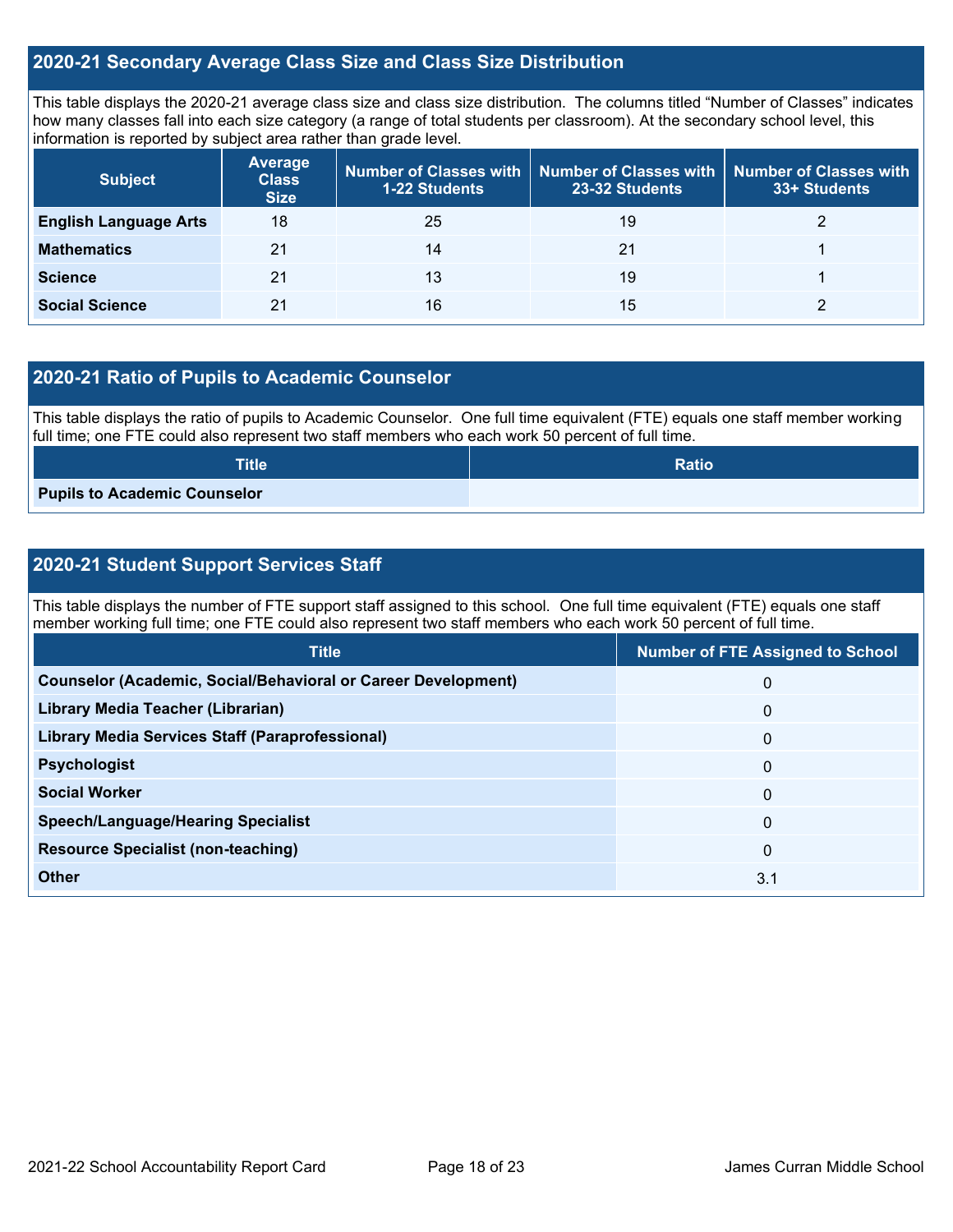## **2019-20 Expenditures Per Pupil and School Site Teacher Salaries**

This table displays the 2019-20 expenditures per pupil and average teach salary for this school. Cells with N/A values do not require data.

| <b>Level</b>                                         | <b>Total</b><br><b>Expenditures</b><br><b>Per Pupil</b> | <b>Expenditures</b><br><b>Per Pupil</b><br>(Restricted) | <b>Expenditures</b><br><b>Per Pupil</b><br>(Unrestricted) | <b>Average</b><br><b>Teacher</b><br><b>Salary</b> |
|------------------------------------------------------|---------------------------------------------------------|---------------------------------------------------------|-----------------------------------------------------------|---------------------------------------------------|
| <b>School Site</b>                                   | \$8,025                                                 | \$1,776                                                 | \$6.249                                                   | \$79,191                                          |
| <b>District</b>                                      | N/A                                                     | N/A                                                     | \$3,176                                                   | \$75,963                                          |
| <b>Percent Difference - School Site and District</b> | N/A                                                     | N/A                                                     | 65.2                                                      | 4.2                                               |
| <b>State</b>                                         |                                                         |                                                         | \$8.444                                                   | \$85,863                                          |
| <b>Percent Difference - School Site and State</b>    | N/A                                                     | N/A                                                     | $-29.9$                                                   | $-8.1$                                            |

# **2020-21 Types of Services Funded**

TITLE I After School Program Migrant Ed. Special Ed. School Site Supplemental Funds **NSLP** 

# **2019-20 Teacher and Administrative Salaries**

This table displays the 2019-20 Teacher and Administrative salaries. For detailed information on salaries, see the CDE Certification Salaries & Benefits web page at [http://www.cde.ca.gov/ds/fd/cs/.](http://www.cde.ca.gov/ds/fd/cs/)

| <b>Category</b>                                      | <b>District</b><br><b>Amount</b> | <b>State Average</b><br>for Districts<br>in Same Category |
|------------------------------------------------------|----------------------------------|-----------------------------------------------------------|
| <b>Beginning Teacher Salary</b>                      | \$50,328                         | \$52,060                                                  |
| <b>Mid-Range Teacher Salary</b>                      | \$75,872                         | \$84,043                                                  |
| <b>Highest Teacher Salary</b>                        | \$100,272                        | \$107,043                                                 |
| <b>Average Principal Salary (Elementary)</b>         | \$144,130                        | \$133,582                                                 |
| <b>Average Principal Salary (Middle)</b>             | \$142,165                        | \$138,803                                                 |
| <b>Average Principal Salary (High)</b>               | \$0                              | \$133,845                                                 |
| <b>Superintendent Salary</b>                         | \$265,178                        | \$240,628                                                 |
| <b>Percent of Budget for Teacher Salaries</b>        | 30%                              | 35%                                                       |
| <b>Percent of Budget for Administrative Salaries</b> | 5%                               | 5%                                                        |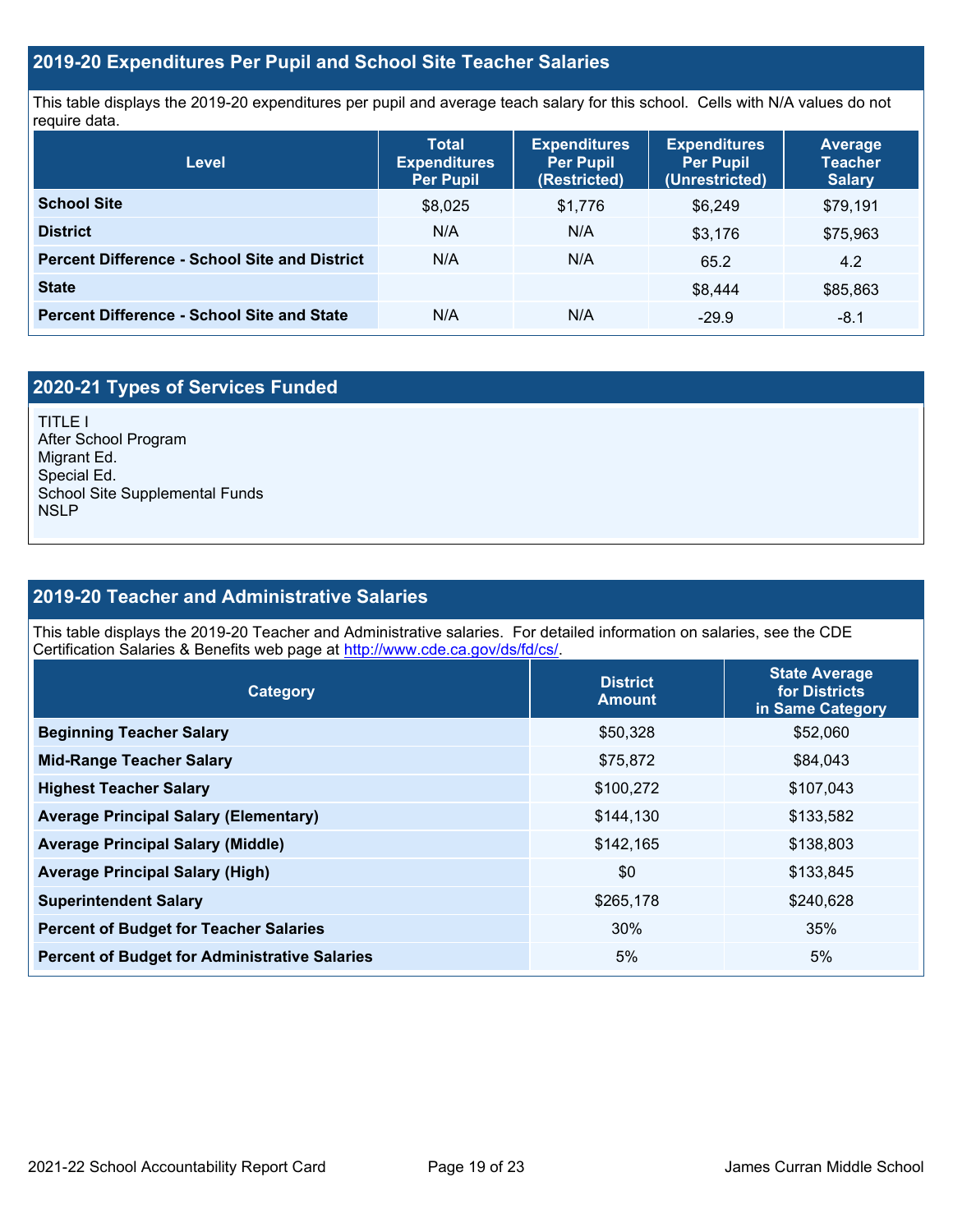#### **Professional Development**

Professional development is designed to provide continuous learning opportunities for administrators, teachers, and classified personnel. Training opportunities affirm the basic philosophy of education that learning is a lifelong process that contributes to the well-being of the students, teachers, administrators, and community. Professional Development is an essential component of effective instruction and student learning.

All training revolves around identified needs of students and adults for the purpose of the improvement of instruction and increasing content knowledge. Central to all training are student achievement data, district focus areas, the Common Core State Standards, the state adopted standards-based instructional materials, and strategies to effectively teach the academic content standards to all students.

During 2020-2021, school year district professional development focused on virtual instruction due to the pandemic. In preparation of the school year, teachers were offered three full days of professional development during the summer. Regularly scheduled office hours and focused professional development was provided on a monthly basis during the school year. Topics addressed navigating platforms being used during virtual learning, increasing student engagement and addressing the common core state standards through distance learning.

Additional support was provided by academic coaches and district specialists for reading/language arts, mathematics, science, writing and social emotional learning. The district provided time and resources for collaboration, planning, and professional development. Additionally, professional development on Multi-Tiered Systems of Support and Support to school and district teams.

Teachers new to the District received four days of professional development prior to the beginning of the school year focused on orientation to District and school site policies and services, Common Core State Standards, classroom management, curriculum and pacing, using technology and setting up the classroom. Teachers in their second year with the District received two days of professional development prior to the beginning of the school year provided by the school site and focused on improving best practices.

New teachers with California preliminary credentials received professional development through the Bakersfield City School District (BCSD) Teacher Induction Program (TIP). The focus of BCSD TIP is being mentored by an experienced teacher, growing in the California Standards for the Teaching Profession (CSTP) and meeting the California Induction standards. The culmination of TIP is the recommendation for the CA Clear Credential. Each TIP teacher was assigned a veteran teacher who served as a mentor. The mentors received on-going professional development in coaching/mentoring strategies, instructional strategies, and guiding cycles of inquiry. Professional development was provided through individual mentoring, monthly meetings, and after-school workshops.

Intern teachers received professional development at monthly meetings focusing on the initial teaching skills of the CSTP including classroom management, lesson planning, assessment, and establishing a climate that is conducive to student achievement. Each Intern was assigned a mentor that provided day-to-day support in these areas as well as advisement toward meeting credential requirements. Mentors received monthly professional development in meeting the needs of Intern teachers. Interns also received coursework and supervision from universities partnered with BCSD to provide the Intern Program.

Teachers on Short Term Staffing Permits (STSPs) were provided mentors and monthly trainings on beginning pedagogy and best teaching practices. Each teacher on a STSP designed a plan to meet requirements to move to a CA Intern or Preliminary Credential. Support was provided for required testing and BCSD staff worked closely with university partners to ensure teachers on permits were taking prerequisite requirements to move to credentials.

Teachers on Provisional Intern Permits (PIPs) were provided a weekly cohort meeting focused on beginning pedagogy. Two cohort meetings occurred weekly to allow teachers on a PIP to work around university course schedules. Support was provided for required testing and BCSD staff worked closely with university partners to ensure teachers on permits were taking prerequisite requirements to move to credentials.

This table displays the number of school days dedicated to staff development and continuous improvement.

| <b>Subiect</b>                                                                  |  | 2019-20   2020-21   2021-22 |
|---------------------------------------------------------------------------------|--|-----------------------------|
| Number of school days dedicated to Staff Development and Continuous Improvement |  |                             |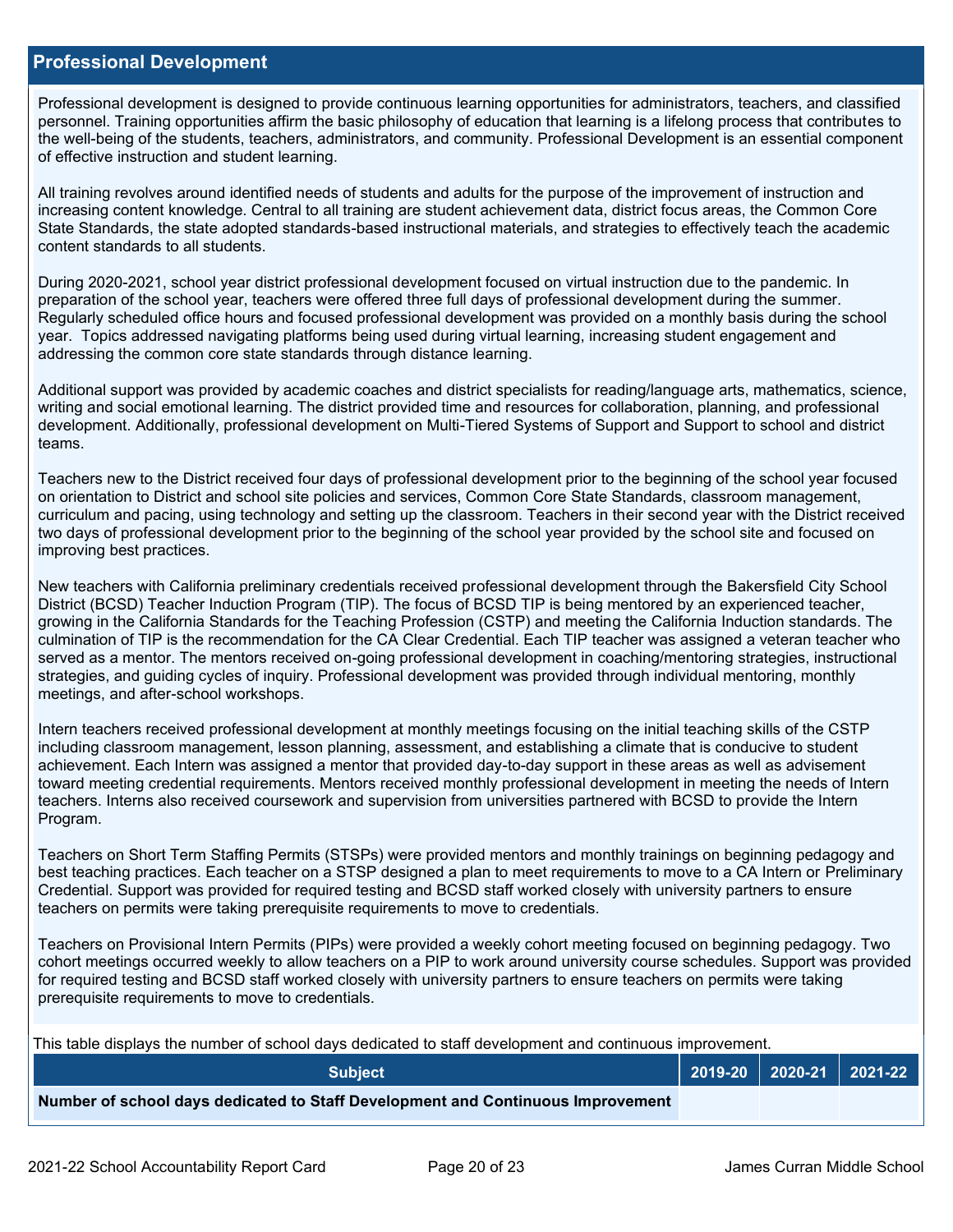# **Bakersfield City School District 2020-21 Local Accountability Report Card (LARC) Addendum**

# **Local Accountability Report Card (LARC) Addendum**

**2020-21 Local Accountability Report Card (LARC) Addendum Overview**



On July 14, 2021, the California State Board of Education (SBE) determined that the California Department of Education (CDE) will use the SARC as the mechanism to conduct a one-time data collection of the LEA-level aggregate test results of all school's local assessments administered during the 2020–2021 school year in order to meet the federal Every Students Succeeds Act (ESSA) reporting requirement for the Local Educational Agency Accountability Report Cards (LARCs).

Each local educational agency (LEA) is responsible for preparing and posting their annual LARC in accordance with the federal ESSA. As a courtesy, the CDE prepares and posts the LARCs on behalf of all LEAs.

Only for the 2020–2021 school year and the 2020–2021 LARCs, LEAs are required to report their aggregate local assessments test results at the LEA-level to the CDE by populating the tables below via the SARC. These data will be used to meet the LEAs' federal requirement for their LARCs. Note that it is the responsibility of the school and LEA to ensure that all student privacy and suppression rules are in place when reporting data in Tables 3 and 4 in the Addendum, as applicable.

The tables below are not part of the SBE approved 2020–2021 SARC template but rather are the mechanism by which these required data will be collected from LEAs.

For purposes of the LARC and the following tables, an LEA is defined as a school district, a county office of education, or a direct funded charter school.

| <b>2021-22 District Contact Information</b> |                                         |  |  |  |
|---------------------------------------------|-----------------------------------------|--|--|--|
| <b>District Name</b>                        | <b>Bakersfield City School District</b> |  |  |  |
| <b>Phone Number</b>                         | 661-631-4600                            |  |  |  |
| Superintendent                              | Mark Luque                              |  |  |  |
| <b>Email Address</b>                        | supt@bcsd.com                           |  |  |  |
| <b>District Website Address</b>             | www.bcsd.com                            |  |  |  |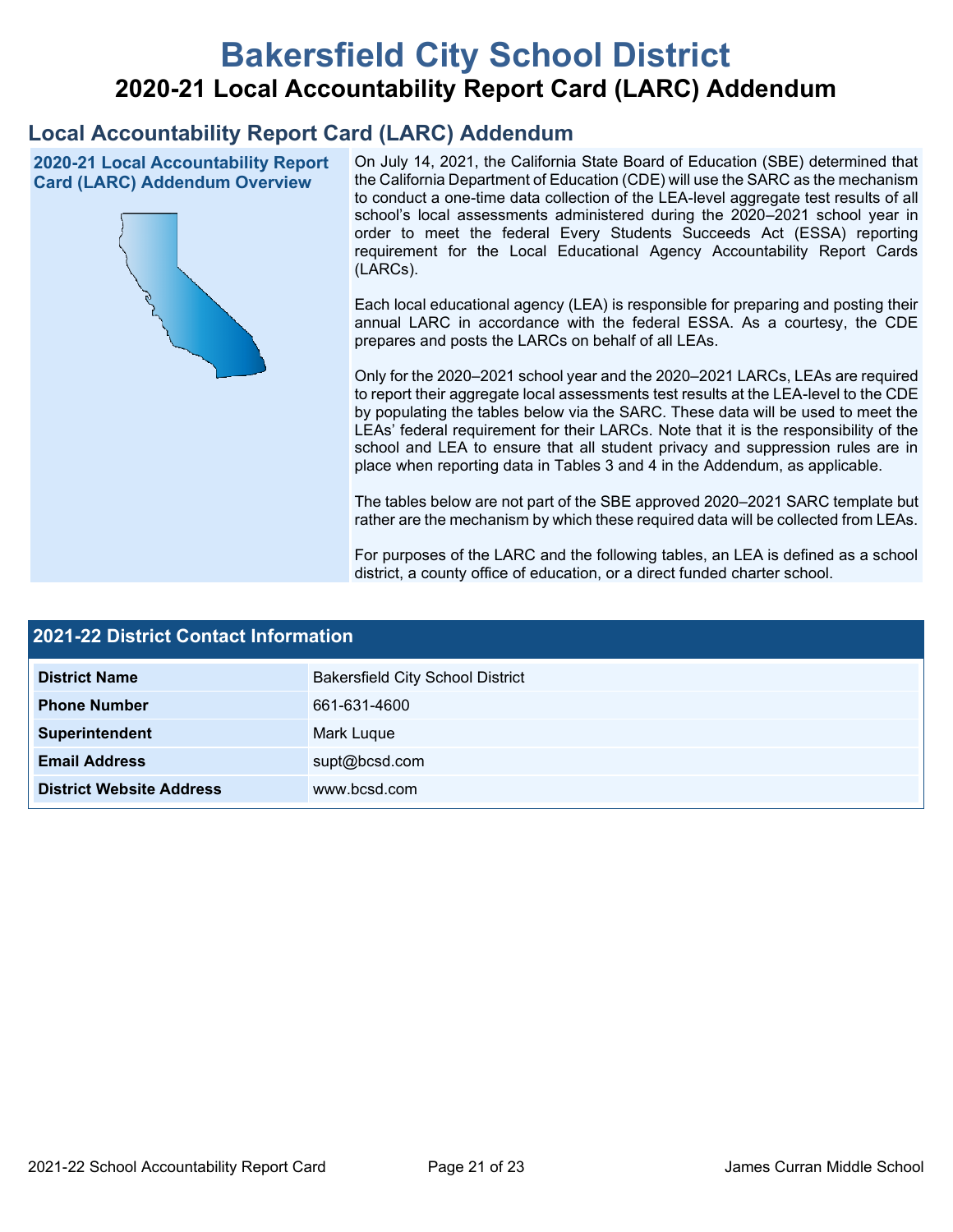# **2020-21 CAASPP Test Results in ELA by Student Group**

This table displays CAASPP test results in ELA by student group for students grades three through eight and grade eleven taking and completing a state-administered assessment. The CDE will populate this table for schools in cases where the school administered the CAASPP assessment. In cases where the school administered a local assessment instead of CAASPP, the CDE will populate this table with "NT" values, meaning this school did not test students using the CAASPP. See the local assessment(s) table for more information.

| <b>CAASPP</b><br><b>Student Groups</b>               | <b>CAASPP</b><br><b>Total</b><br><b>Enrollment</b> | <b>CAASPP</b><br><b>Number</b><br><b>Tested</b> | <b>CAASPP</b><br><b>Percent</b><br><b>Tested</b> | <b>CAASPP</b><br><b>Percent</b><br><b>Not Tested</b> | <b>CAASPP</b><br><b>Percent</b><br>Met or<br><b>Exceeded</b> |
|------------------------------------------------------|----------------------------------------------------|-------------------------------------------------|--------------------------------------------------|------------------------------------------------------|--------------------------------------------------------------|
| <b>All Students</b>                                  | 19655                                              | <b>NT</b>                                       | <b>NT</b>                                        | <b>NT</b>                                            | <b>NT</b>                                                    |
| <b>Female</b>                                        | 9598                                               | <b>NT</b>                                       | <b>NT</b>                                        | <b>NT</b>                                            | <b>NT</b>                                                    |
| <b>Male</b>                                          | 10055                                              | <b>NT</b>                                       | <b>NT</b>                                        | <b>NT</b>                                            | <b>NT</b>                                                    |
| American Indian or Alaska Native                     | 102                                                | <b>NT</b>                                       | <b>NT</b>                                        | <b>NT</b>                                            | <b>NT</b>                                                    |
| <b>Asian</b>                                         | 153                                                | <b>NT</b>                                       | <b>NT</b>                                        | <b>NT</b>                                            | <b>NT</b>                                                    |
| <b>Black or African American</b>                     | 1554                                               | <b>NT</b>                                       | <b>NT</b>                                        | <b>NT</b>                                            | NT                                                           |
| <b>Filipino</b>                                      | 67                                                 | <b>NT</b>                                       | <b>NT</b>                                        | <b>NT</b>                                            | <b>NT</b>                                                    |
| <b>Hispanic or Latino</b>                            | 15770                                              | <b>NT</b>                                       | <b>NT</b>                                        | <b>NT</b>                                            | <b>NT</b>                                                    |
| Native Hawaiian or Pacific Islander                  | 20                                                 | <b>NT</b>                                       | <b>NT</b>                                        | <b>NT</b>                                            | <b>NT</b>                                                    |
| <b>Two or More Races</b>                             | 324                                                | <b>NT</b>                                       | <b>NT</b>                                        | <b>NT</b>                                            | <b>NT</b>                                                    |
| <b>White</b>                                         | 1665                                               | <b>NT</b>                                       | <b>NT</b>                                        | <b>NT</b>                                            | <b>NT</b>                                                    |
| <b>English Learners</b>                              | 4700                                               | <b>NT</b>                                       | <b>NT</b>                                        | <b>NT</b>                                            | <b>NT</b>                                                    |
| <b>Foster Youth</b>                                  | 173                                                | <b>NT</b>                                       | <b>NT</b>                                        | <b>NT</b>                                            | <b>NT</b>                                                    |
| <b>Homeless</b>                                      | 1436                                               | <b>NT</b>                                       | <b>NT</b>                                        | <b>NT</b>                                            | <b>NT</b>                                                    |
| <b>Military</b>                                      | 14                                                 | <b>NT</b>                                       | <b>NT</b>                                        | <b>NT</b>                                            | <b>NT</b>                                                    |
| <b>Socioeconomically Disadvantaged</b>               | 18281                                              | <b>NT</b>                                       | <b>NT</b>                                        | <b>NT</b>                                            | <b>NT</b>                                                    |
| <b>Students Receiving Migrant Education Services</b> | 630                                                | <b>NT</b>                                       | <b>NT</b>                                        | <b>NT</b>                                            | NT                                                           |
| <b>Students with Disabilities</b>                    | 2350                                               | <b>NT</b>                                       | <b>NT</b>                                        | <b>NT</b>                                            | NT                                                           |